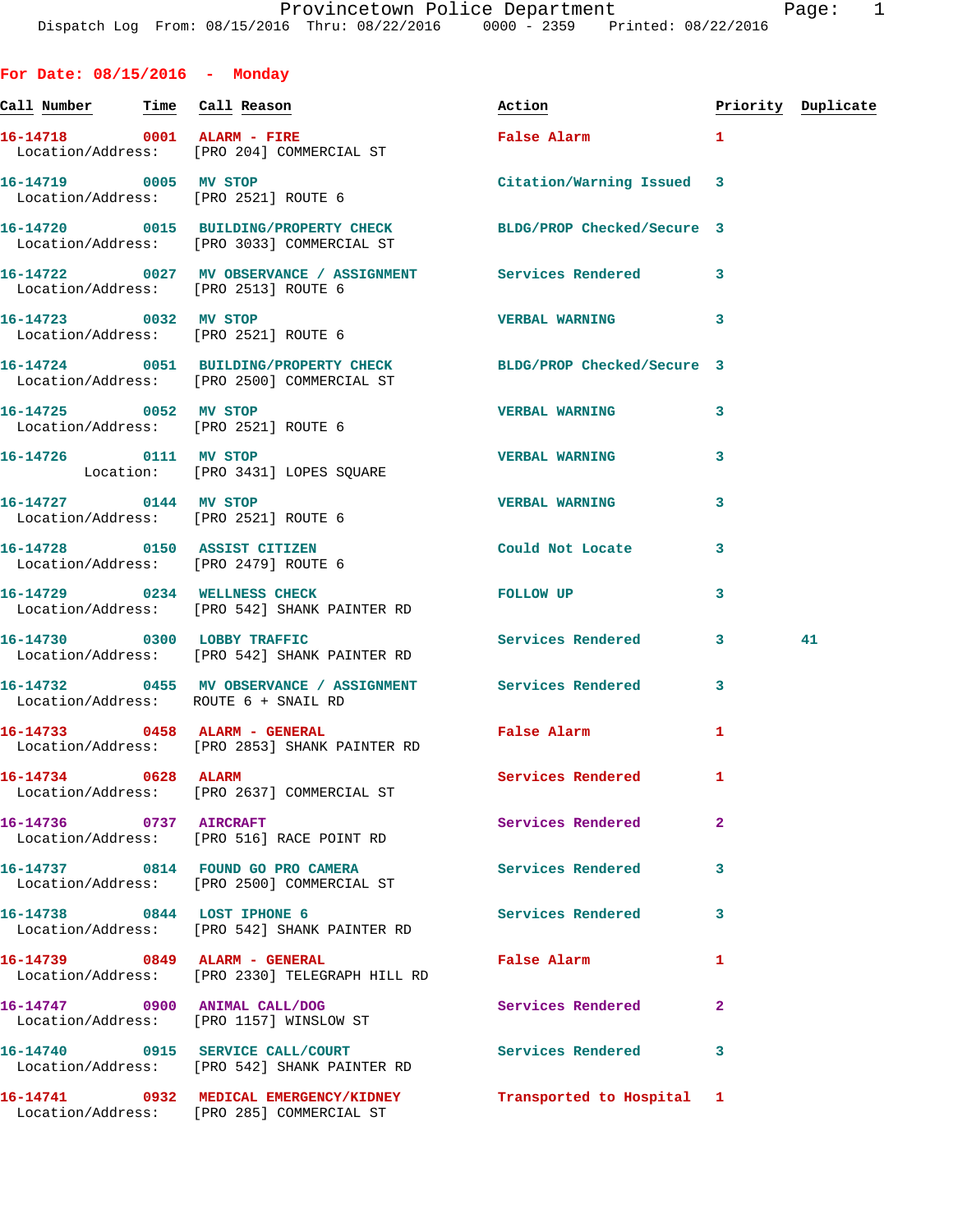|                                                                       | Provincetown Police Department<br>Dispatch Log From: 08/15/2016 Thru: 08/22/2016                0000 - 2359    Printed: 08/22/2016 |                     |                | Page: 2 |  |
|-----------------------------------------------------------------------|------------------------------------------------------------------------------------------------------------------------------------|---------------------|----------------|---------|--|
|                                                                       |                                                                                                                                    |                     |                |         |  |
|                                                                       | 16-14742   0952   911   ABANDONED   Services Rendered   1<br>Location/Address: [PRO 3296] SHANK PAINTER RD                         |                     |                |         |  |
|                                                                       | 16-14743 0952 FOLLOW UP SPOKEN TO<br>Location/Address: [PRO 196] COMMERCIAL ST                                                     |                     | $\overline{2}$ |         |  |
|                                                                       | 16-14744 1009 PARKING COMPLAINT / GENERAL SPOKEN TO<br>Location/Address: [PRO 3437] MONTELLO ST                                    |                     | 3              |         |  |
| Location/Address: [PRO 3713] CARVER ST                                | 16-14745 1024 PARKING COMPLAINT / GENERAL Services Rendered 3                                                                      |                     |                |         |  |
| Location/Address: ATLANTIC AVE                                        | 16-14749 1100 BIKE GENERAL                                                                                                         | SPOKEN TO           | $\mathbf{2}$   |         |  |
|                                                                       | 16-14746 1104 LOST CELL PHONE 15 Services Rendered 3<br>Location/Address: [PRO 564] BAYBERRY AVE                                   |                     |                |         |  |
|                                                                       | 16-14748 1133 ALARM - FIRE<br>Location/Address: [PRO 204] COMMERCIAL ST                                                            | False Alarm 1       |                |         |  |
|                                                                       | 16-14750 1144 ASSIST CITIZEN/KEYS Services Rendered 3<br>Location/Address: [PRO 208] COMMERCIAL ST                                 |                     |                |         |  |
|                                                                       | 16-14752 1214 MV DISABLED<br>Location/Address: [PRO 105] COMMERCIAL ST                                                             | Services Rendered 2 |                |         |  |
| Location/Address: [PRO 1559] CONANT ST<br>Refer To Summons: 16-229-AR | 16-14755 1345 PARKING COMPLAINT TOWED M/V Vehicle Towed 3                                                                          |                     |                |         |  |
|                                                                       | 16-14756 1456 LOST CELLPHONE 11 Services Rendered 3<br>Location/Address: [PRO 542] SHANK PAINTER RD                                |                     |                |         |  |
|                                                                       | 16-14757 1501 LIFT ASSIST<br>Location/Address: [PRO 395] COMMERCIAL ST                                                             | Services Rendered 1 |                |         |  |
|                                                                       | 16-14758 1503 SERVICE REQUEST 1999 Services Rendered 3<br>Location/Address: [PRO 542] SHANK PAINTER RD                             |                     |                |         |  |
|                                                                       | 16-14759 1611 LOST WALLET<br>Location/Address: [PRO 542] SHANK PAINTER RD                                                          | Services Rendered 3 |                |         |  |
|                                                                       | 16-14760 1619 MV OBSERVANCE / ASSIGNMENT Services Rendered 3<br>Location/Address: HARRY KEMP WAY + AUNT SUKEYS WAY                 |                     |                |         |  |
|                                                                       | 16-14761 1700 TRAFFIC CONTROL<br>Location/Address: CARVER ST + BRADFORD ST                                                         | Services Rendered   | $\mathbf{3}$   |         |  |
|                                                                       | 16-14762 1730 FOUND WALLET<br>Location: [PRO 3431] LOPES SQUARE                                                                    | Services Rendered 3 |                |         |  |
| Location/Address: SNAIL RD + ROUTE 6                                  | 16-14763 1804 MV OBSERVANCE / ASSIGNMENT Services Rendered                                                                         |                     | 3              |         |  |
|                                                                       | 16-14764 1829 PARKED MV COMPLAINT Services Rendered<br>Location/Address: [PRO 569] WINSLOW ST                                      |                     | $\mathbf{2}$   |         |  |
|                                                                       | 16-14765 1917 BUILDING/PROPERTY CHECK Services Rendered<br>Location/Address: [PRO 99] COMMERCIAL ST                                |                     | 3              |         |  |
|                                                                       | 16-14766 1924 BUILDING/PROPERTY CHECK Services Rendered<br>Location/Address: [PRO 2206] COMMERCIAL ST                              |                     | 3              |         |  |
|                                                                       | 16-14767 1936 PARK, WALK & TALK<br>Location/Address: [PRO 94] BRADFORD ST                                                          | Services Rendered   | $\mathbf{2}$   |         |  |
| 16-14768 1956 ALARM - FIRE<br>Location/Address: [PRO 437] FREEMAN ST  |                                                                                                                                    | Services Rendered   | 1              |         |  |
| 16-14769 1959 WELL-BEING CHECK                                        |                                                                                                                                    | Services Rendered 3 |                |         |  |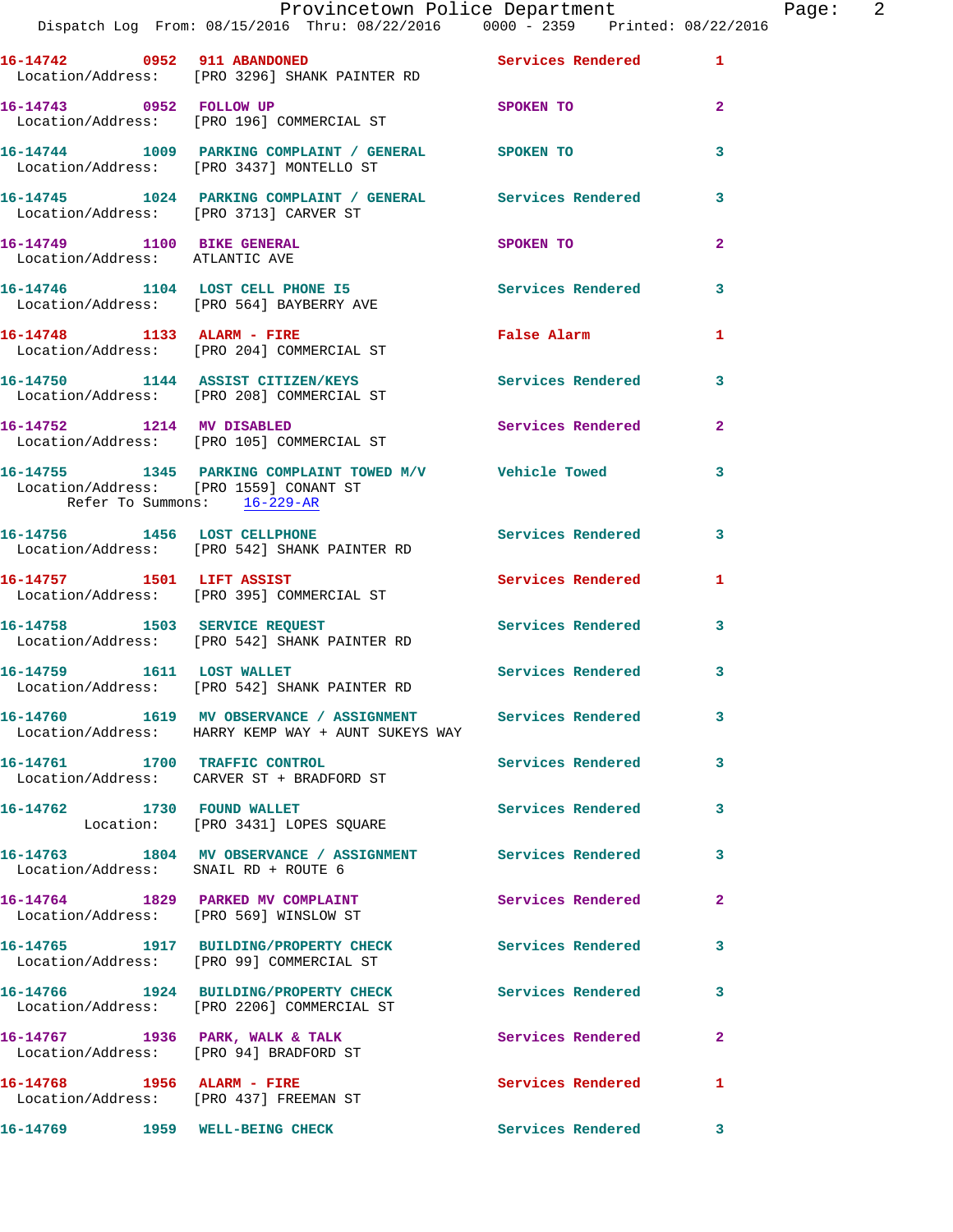|                                                                          | Dispatch Log From: 08/15/2016 Thru: 08/22/2016 0000 - 2359 Printed: 08/22/2016                             | Provincetown Police Department |                | Page: 3 |  |
|--------------------------------------------------------------------------|------------------------------------------------------------------------------------------------------------|--------------------------------|----------------|---------|--|
|                                                                          | Location/Address: [PRO 1156] WINSLOW ST                                                                    |                                |                |         |  |
| Location/Address: [PRO 58] BRADFORD ST                                   | 16-14770 2024 MV OBSERVANCE / ASSIGNMENT Services Rendered 3                                               |                                |                |         |  |
|                                                                          | 16-14772 2055 BUILDING/PROPERTY CHECK BLDG/PROP Checked/Secure 3<br>Location/Address: [PRO 58] BRADFORD ST |                                |                |         |  |
|                                                                          | 16-14773 2055 BIKE OPERATION<br>Location: [PRO 3431] LOPES SQUARE                                          | <b>VERBAL WARNING</b>          | $\mathbf{2}$   |         |  |
|                                                                          | 16-14774 2104 BUILDING/PROPERTY CHECK Services Rendered 3<br>Location/Address: [PRO 521] ROUTE 6           |                                |                |         |  |
|                                                                          | 16-14775 2110 PARK, WALK & TALK<br>Location/Address: [PRO 564] BAYBERRY AVE                                | Services Rendered              | $\mathbf{2}$   |         |  |
|                                                                          | 16-14776 2139 BAR CHECK<br>Location/Address: [PRO 208] COMMERCIAL ST                                       | Services Rendered              | $\overline{2}$ |         |  |
|                                                                          | 16-14777 2140 BAR CHECK<br>Location/Address: [PRO 484] MASONIC PL                                          | Services Rendered 2            |                |         |  |
|                                                                          | 16-14778 2153 ALARM MALFUNCTION<br>Location/Address: [PRO 2474] BRADFORD ST                                | Services Rendered 1            |                | 3       |  |
|                                                                          | 16-14779 2219 BUILDING/PROPERTY CHECK Services Rendered 3<br>Location/Address: [PRO 2499] RACE POINT RD    |                                |                |         |  |
|                                                                          | 16-14780 2254 LOBBY TRAFFIC<br>Location/Address: [PRO 542] SHANK PAINTER RD                                | Services Rendered 3            |                | 50      |  |
| For Date: $08/16/2016$ - Tuesday                                         |                                                                                                            |                                |                |         |  |
|                                                                          | 16-14782 0003 BUILDING/PROPERTY CHECK Services Rendered 3                                                  |                                |                |         |  |
|                                                                          | Location/Address: [PRO 3259] MACMILLAN WHARF                                                               |                                |                |         |  |
| Location/Address: [PRO 2513] ROUTE 6                                     | 16-14783 0027 MV OBSERVANCE / ASSIGNMENT Services Rendered 3                                               |                                |                |         |  |
| 16-14784 0029 MV STOP/OUI ARREST<br>Location/Address: [PRO 2513] ROUTE 6 | Refer To Arrest: 16-226-AR                                                                                 | Arrest(s) Made                 | 3              |         |  |
|                                                                          | 16-14787 0308 MEDICAL EMERGENCY<br>Location/Address: [PRO 542] SHANK PAINTER RD                            | PATIENT REFUSAL                | $\mathbf{1}$   |         |  |
| Location/Address: [PRO 16] BRADFORD ST                                   | 16-14789 0744 BUILDING/PROPERTY CHECK BLDG/PROP Checked/Secure 3                                           |                                |                |         |  |
| Location/Address: [PRO 2513] ROUTE 6                                     | 16-14790 0825 MV OBSERVANCE / ASSIGNMENT Services Rendered 3                                               |                                |                |         |  |
|                                                                          | 16-14791 0830 LARCENY / FORGERY / FRAUD SPOKEN TO<br>Location/Address: [PRO 32] BRADFORD ST                |                                | $\mathbf{2}$   |         |  |
|                                                                          | 16-14792 0839 MEDICAL EMERGENCY/D.O.T. Services Rendered<br>Location/Address: [PRO 440] HARRY KEMP WAY     |                                | $\mathbf{1}$   |         |  |
|                                                                          | 16-14794 0907 ASSIST AGENCY / MUTUAL AID Services Rendered<br>Location/Address: [PRO 542] SHANK PAINTER RD |                                | 3              |         |  |
|                                                                          | 16-14797 1006 ANIMAL CALL/SEAGULL<br>Location/Address: [PRO 1759] COMMERCIAL ST                            | Services Rendered              | $\mathbf{2}$   |         |  |
|                                                                          | 16-14798 1014 PROPERTY DAMAGE<br>Location/Address: [PRO 2713] COMMERCIAL ST                                | Services Rendered              | $\mathbf{3}$   |         |  |
| 16-14799 1030 MV STOP                                                    |                                                                                                            | <b>VERBAL WARNING</b>          | - 3            |         |  |

Location/Address: [PRO 3912] SHANK PAINTER RD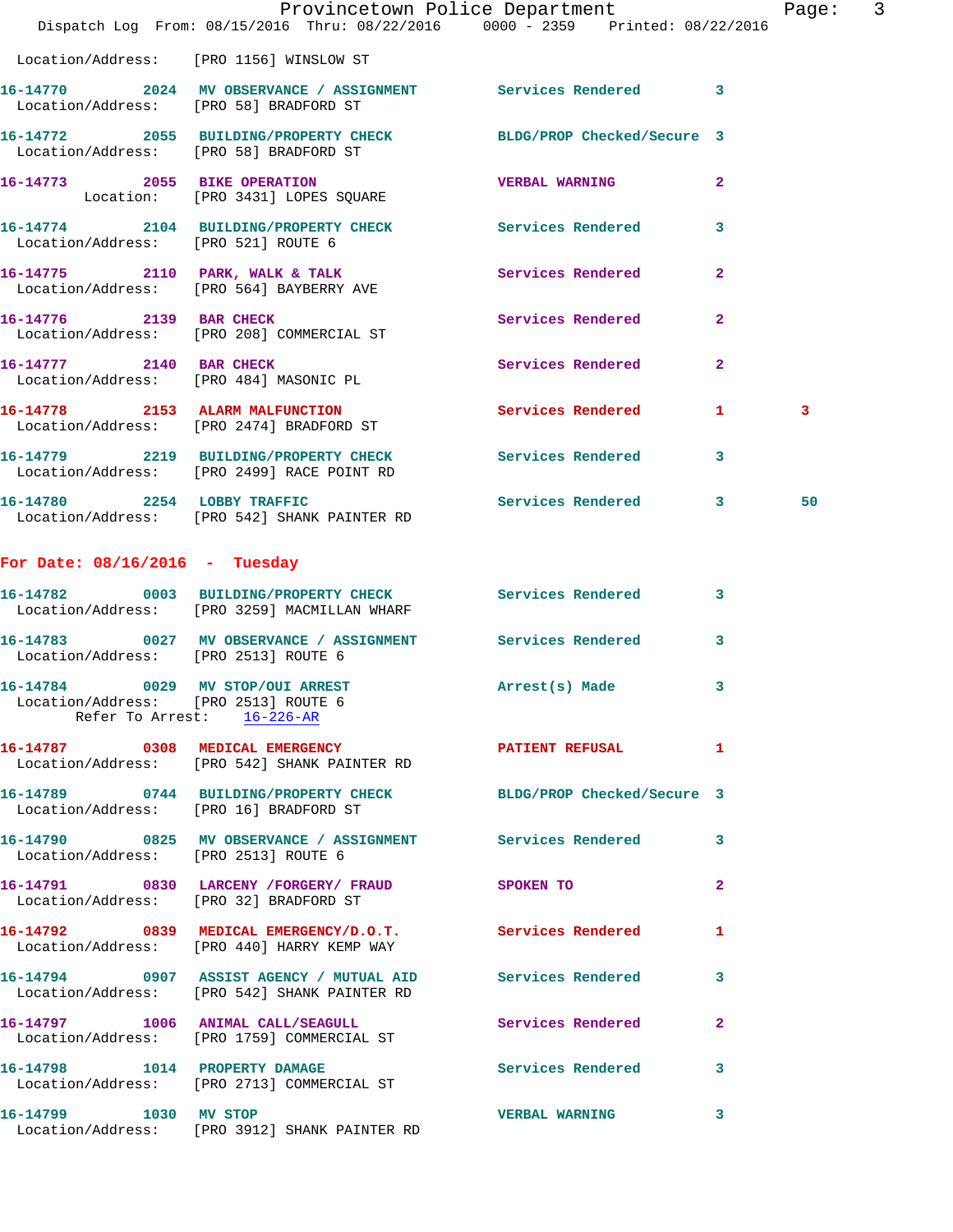|                                                              | Dispatch Log From: 08/15/2016 Thru: 08/22/2016 0000 - 2359 Printed: 08/22/2016                                     |                          |                |
|--------------------------------------------------------------|--------------------------------------------------------------------------------------------------------------------|--------------------------|----------------|
| 16-14800 1056 COMPLAINT<br>Location/Address: BRADFORD ST     |                                                                                                                    | Services Rendered        | 3              |
|                                                              | 16-14801 1154 ANIMAL CALL/DOG IN M/V Services Rendered<br>Location/Address: [PRO 3296] SHANK PAINTER RD            |                          | $\mathbf{2}$   |
| 16-14802 1157 ASSIST CITIZEN<br>Location/Address: NELSON AVE |                                                                                                                    | SPOKEN TO                | 3              |
|                                                              | 16-14803 1213 SERVE RESTRAINING ORDER Services Rendered<br>Location/Address: [PRO 542] SHANK PAINTER RD            |                          | 2              |
| Location: WEST ROAM                                          | 16-14804 1224 PARK, WALK & TALK                                                                                    | Services Rendered        | $\overline{2}$ |
|                                                              | 16-14805 1237 LOST IPHONE 6<br>Location/Address: [PRO 542] SHANK PAINTER RD                                        | <b>Services Rendered</b> | 3              |
|                                                              | 16-14806 1241 LOST BLUE TOTE BAG<br>Location/Address: [PRO 542] SHANK PAINTER RD                                   | Services Rendered        | $\mathbf{3}$   |
|                                                              | 16-14807 1243 PARKING COMPLAINT / GENERAL Citation/Warning Issued<br>Location/Address: [PRO 2206] COMMERCIAL ST    |                          | 3              |
| Location/Address: [PRO 3440] ROUTE 6                         | 16-14808 1309 MV OBSERVANCE / ASSIGNMENT Services Rendered                                                         |                          | 3              |
| Location/Address: RACE POINT RD                              | 16-14809 1322 MEDICAL EMERGENCY/ARM PATIENT REFUSAL                                                                |                          | 1              |
|                                                              | 16-14810 1325 ANIMAL CALL/SEAGULL<br>Location/Address: [PRO 837] COMMERCIAL ST                                     | Taken/Referred to Other  | $\mathbf{2}$   |
|                                                              | 16-14812 1401 MV HIT & RUN<br>Location/Address: [PRO 210] COMMERCIAL ST                                            | SPOKEN TO                | $\mathbf{2}$   |
|                                                              | 16-14813 1403 MEDICAL EMERGENCY/SHOULDER PATIENT REFUSAL<br>Location/Address: [PRO 542] SHANK PAINTER RD           |                          | 1              |
|                                                              | 16-14814    1422 911 GENERAL/ABANDONED<br>Location/Address: [PRO 63] BRADFORD ST EXT                               | Services Rendered        | 1              |
|                                                              | 16-14815 1427 MEDICAL EMERGENCY/SEIZURE Transported to Hospital 1<br>Location/Address: [PRO 2490] PROVINCELANDS RD |                          |                |
|                                                              | 16-14816 1433 PARKING COMPLAINT / GENERAL Services Rendered<br>Location/Address: [PRO 208] COMMERCIAL ST           |                          | 3              |
| 16-14820 1552 MV UNATTENDED                                  | Location/Address: [PRO 2090] PEARL ST                                                                              | Services Rendered        | $\overline{a}$ |
|                                                              | 16-14821 1604 MV BREAKING & ENTERING<br>Location/Address: [PRO 422] HARRY KEMP WAY                                 | Services Rendered        | $\mathbf{2}$   |
|                                                              | 16-14822 1615 HEAT STROKE/TRANSPORT<br>Location/Address: [PRO 57] BRADFORD ST                                      | Transported to Hospital  | 1              |
| 16-14823 1622 DOG BITE                                       | Location/Address: [PRO 564] BAYBERRY AVE                                                                           | Could Not Locate         | 2              |
| 16-14824 1625 FOLLOW UP                                      | Location/Address: [PRO 1520] BRADFORD ST                                                                           | FOLLOW UP                | 2              |
|                                                              | 16-14825 1638 FOUND CELLPHONE<br>Location/Address: WEST VINE ST + BRADFORD ST EXT                                  | <b>Services Rendered</b> | 3              |
| 16-14826 1701 TTY TEST CALL                                  | Location/Address: [PRO 524] COMMERCIAL ST                                                                          | Services Rendered        | 1              |

16-14827 **1717** LOST KIA CAR KEY **16-14827** Services Rendered 3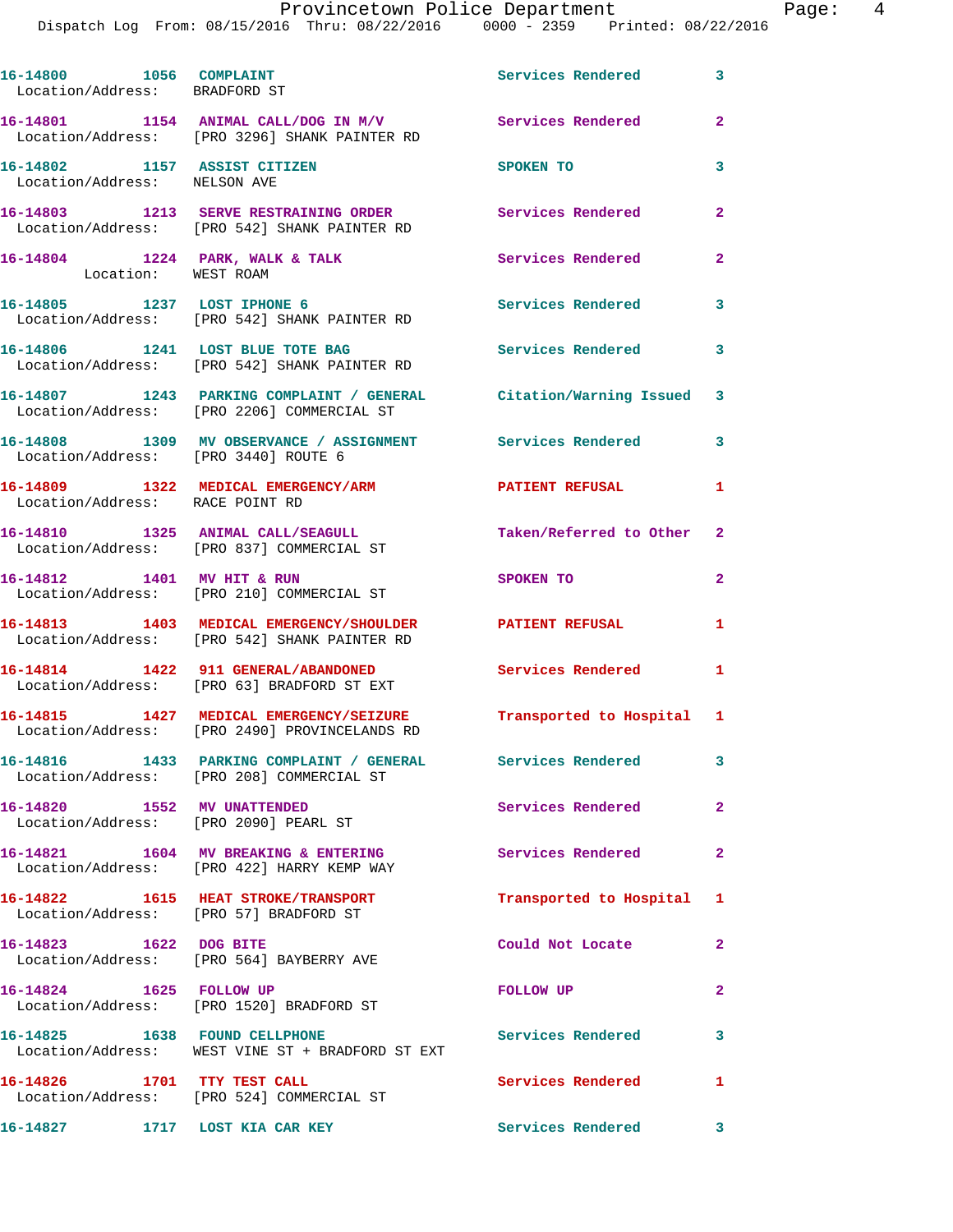|                                        | Dispatch Log From: 08/15/2016 Thru: 08/22/2016 0000 - 2359 Printed: 08/22/2016                                    | Provincetown Police Department | Page: | 5 |
|----------------------------------------|-------------------------------------------------------------------------------------------------------------------|--------------------------------|-------|---|
|                                        | Location/Address: [PRO 542] SHANK PAINTER RD                                                                      |                                |       |   |
|                                        | 16-14828 1739 FOUND WALLET<br>Location/Address: [PRO 2754] ROUTE 6                                                | Services Rendered 3            |       |   |
|                                        | 16-14829 1838 MV OPERATOR COMPLAINT Services Rendered 2<br>Location/Address: [PRO 2539] RYDER ST EXT              |                                |       |   |
|                                        | 16-14831 1857 VANDALISM/GRAFFITTI Services Rendered 3<br>Location/Address: [PRO 1536] COMMERCIAL ST               |                                |       |   |
|                                        | 16-14833 2009 LOST IPHONE<br>Location/Address: [PRO 2577] BRADFORD ST                                             | Could Not Locate 3             |       |   |
|                                        | 16-14837 2038 FOUND ART TILES<br>Location/Address: [PRO 2251] COMMERCIAL ST                                       | Services Rendered 3            |       |   |
|                                        | 16-14842 2212 BUILDING/PROPERTY CHECK BLDG/PROP Checked/Secure 3<br>Location/Address: [PRO 1952] COMMERCIAL ST    |                                |       |   |
|                                        | 16-14843 2215 SYNCHOPAL/RESCUE<br>Location/Address: [PRO 269] COMMERCIAL ST                                       | PATIENT REFUSAL 1              |       |   |
|                                        | 16-14844 2324 LOST WALKIE-TALKIE Services Rendered 3<br>Location/Address: [PRO 63] BRADFORD ST EXT                |                                |       |   |
| 16-14845 2334 MV STOP                  | Location/Address: [PRO 2479] ROUTE 6                                                                              | VERBAL WARNING 3               |       |   |
|                                        | 16-14846 2356 BUILDING/PROPERTY CHECK BLDG/PROP Checked/Secure 3<br>Location/Address: [PRO 3259] MACMILLAN WHARF  |                                |       |   |
| For Date: $08/17/2016$ - Wednesday     |                                                                                                                   |                                |       |   |
|                                        | 16-14847 0004 SUSPICIOUS ACTIVITY Services Rendered 2<br>Location/Address: [PRO 526] RYDER ST EXT                 |                                |       |   |
| Location/Address: ROUTE 6 + SNAIL RD   | 16-14848 0005 MV OBSERVANCE / ASSIGNMENT Services Rendered 3                                                      |                                |       |   |
|                                        | 16-14849 0036 BUILDING/PROPERTY CHECK BLDG/PROP Checked/Secure 3<br>Location/Address: [PRO 444] HIGH POLE HILL    |                                |       |   |
|                                        | 16-14851 0039 BUILDING/PROPERTY CHECK BLDG/PROP Checked/Secure 3<br>Location/Address: [PRO 447] JEROME SMITH RD   |                                |       |   |
| Location/Address: [PRO 94] BRADFORD ST | 16-14850 0040 MV OBSERVANCE / ASSIGNMENT Services Rendered 3                                                      |                                |       |   |
|                                        | 16-14852 0042 LOBBY TRAFFIC<br>Location/Address: [PRO 542] SHANK PAINTER RD                                       | Services Rendered 3            | 18    |   |
|                                        | 16-14853 0056 BUILDING/PROPERTY CHECK BLDG/PROP Checked/Secure 3<br>Location/Address: [PRO 3296] SHANK PAINTER RD |                                |       |   |
| 16-14854 0100 MV STOP                  | Location/Address: CONWELL ST + ROUTE 6                                                                            | Citation/Warning Issued 3      |       |   |
|                                        | 16-14855 0100 BUILDING/PROPERTY CHECK BLDG/PROP Checked/Secure 3<br>Location/Address: [PRO 1778] SHANK PAINTER RD |                                |       |   |
|                                        | 16-14856 0136 MV OBSERVANCE / ASSIGNMENT Services Rendered 3<br>Location/Address: BRADFORD ST + HOWLAND ST        |                                |       |   |
| Location/Address: [PRO 1270] ALDEN ST  | 16-14857 0151 NOISE COMPLAINT                                                                                     | Services Rendered 3            |       |   |
| 16-14858 0209 FOUND KEY                |                                                                                                                   | Services Rendered 3            |       |   |

Location/Address: [PRO 542] SHANK PAINTER RD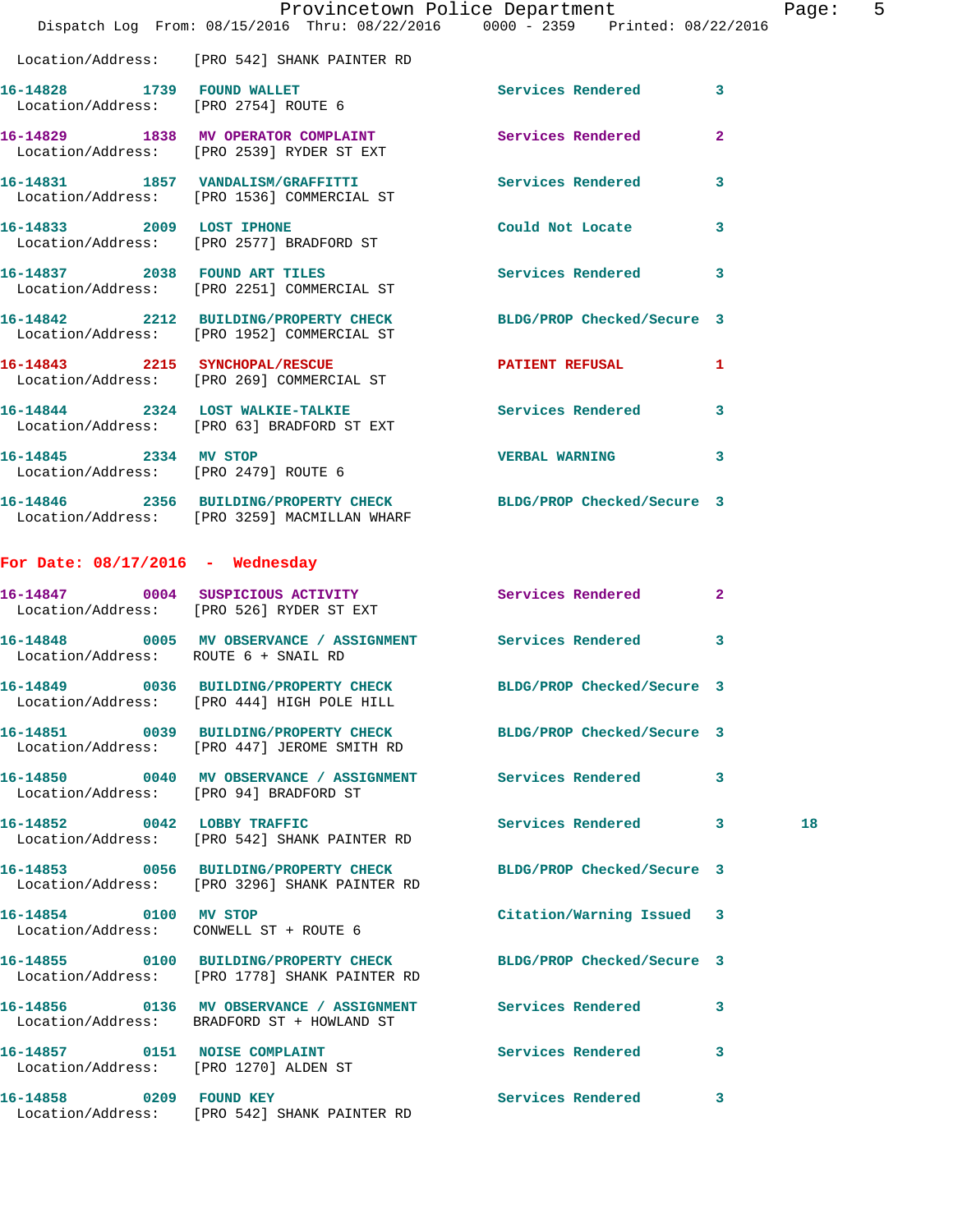|                                                             | Provincetown Police Department The Page: 6<br>Dispatch Log From: 08/15/2016 Thru: 08/22/2016 0000 - 2359 Printed: 08/22/2016 |                           |              |  |
|-------------------------------------------------------------|------------------------------------------------------------------------------------------------------------------------------|---------------------------|--------------|--|
|                                                             | 16-14859 0214 MV DISABLED Services Rendered 2<br>Location/Address: [PRO 3367] HARRY KEMP WAY                                 |                           |              |  |
|                                                             | 16-14862 0234 BUILDING/PROPERTY CHECK BLDG/PROP Checked/Secure 3<br>Location/Address: [PRO 16] BRADFORD ST                   |                           |              |  |
|                                                             | 16-14863 0316 BURGLAR ALARM<br>Location/Address: [PRO 1778] SHANK PAINTER RD                                                 | False Alarm Weather (No 1 |              |  |
|                                                             | 16-14864 0427 COMMERCIAL BURLGAR Services Rendered 1<br>Location/Address: [PRO 1778] SHANK PAINTER RD                        |                           |              |  |
|                                                             | 16-14865   0519   MV   OBSERVANCE / ASSIGNMENT   Services Rendered   3<br>Location/Address: [PRO 2513] ROUTE 6               |                           |              |  |
|                                                             | 16-14866 0552 BUILDING/PROPERTY CHECK Services Rendered<br>Location/Address: [PRO 2194] COMMERCIAL ST                        |                           | 3            |  |
|                                                             | 16-14867 0631 MEDICAL EMERGENCY<br>Location/Address: [PRO 3336] BRADFORD ST                                                  | Transported to Hospital 1 |              |  |
|                                                             | 16-14868 0705 MEDICAL EMERGENCY/DIABETIC PATIENT REFUSAL<br>Location/Address: [PRO 1130] TINYS WAY                           |                           | $\mathbf{1}$ |  |
|                                                             | 16-14869 0745 BUILDING/PROPERTY CHECK Services Rendered 3<br>Location/Address: [PRO 3430] COMMERCIAL ST                      |                           |              |  |
|                                                             | 16-14871 0832 MV OBSERVANCE / ASSIGNMENT Services Rendered<br>Location/Address: [PRO 2206] COMMERCIAL ST                     |                           | 3            |  |
|                                                             | 16-14874 0910 COMPLAINT/DEAD SEAL Services Rendered 3<br>Location/Address: [PRO 525] COMMERCIAL ST                           |                           |              |  |
|                                                             | 16-14875 0911 MV STOP<br>Location/Address: [PRO 2577] BRADFORD ST                                                            | <b>VERBAL WARNING</b>     | 3            |  |
|                                                             | 16-14873 0912 MV OBSERVANCE / ASSIGNMENT Citation/Warning Issued 3<br>Location/Address: HIGH POLE HL + BRADFORD ST           |                           |              |  |
|                                                             | 16-14876 0931 MEDICAL EMERGENCY/LACERATION Services Rendered 1<br>Location/Address: [PRO 1892] SHANK PAINTER RD              |                           |              |  |
| Location/Address: SHANK PAINTER RD                          | 16-14877 0959 MV OBSERVANCE / ASSIGNMENT Services Rendered                                                                   |                           |              |  |
|                                                             | 16-14881 1000 BUILDING/PROPERTY CHECK BLDG/PROP Checked/Secure 3<br>Location/Address: [PRO 3317] CEMETERY RD                 |                           |              |  |
|                                                             | 16-14878 1008 MV OBSERVANCE / ASSIGNMENT Services Rendered 3<br>Location/Address: [PRO 518] RACE POINT RD                    |                           |              |  |
| 16-14890 1010 MV COMPLAINT<br>Location/Address: FRITZ'S WAY |                                                                                                                              | Services Rendered         | $\mathbf{2}$ |  |
| 16-14879 1014 MV STOP                                       | Location/Address: [PRO 518] RACE POINT RD                                                                                    | VERBAL WARNING 3          |              |  |
|                                                             | 16-14880 1016 MEDICAL EMERGENCY/BREATHING<br>Location/Address: [PRO 440] HARRY KEMP WAY                                      | Transported to Hospital 1 |              |  |
|                                                             | 16-14882 1021 BUILDING/PROPERTY CHECK BLDG/PROP Checked/Secure 3<br>Location/Address: [PRO 3318] CEMETERY RD                 |                           |              |  |
|                                                             | 16-14883 1026 LOST KIA KEY<br>Location/Address: [PRO 542] SHANK PAINTER RD                                                   | Services Rendered 3       |              |  |
| 16-14884 1030 MV HIT & RUN                                  | Location/Address: [PRO 2489] BRADFORD ST<br>Refer To Accident: <u>16-51-AC</u>                                               | SPOKEN TO                 | $\mathbf{2}$ |  |
| 16-14885 1034 MV STOP                                       |                                                                                                                              | <b>VERBAL WARNING</b>     | 3            |  |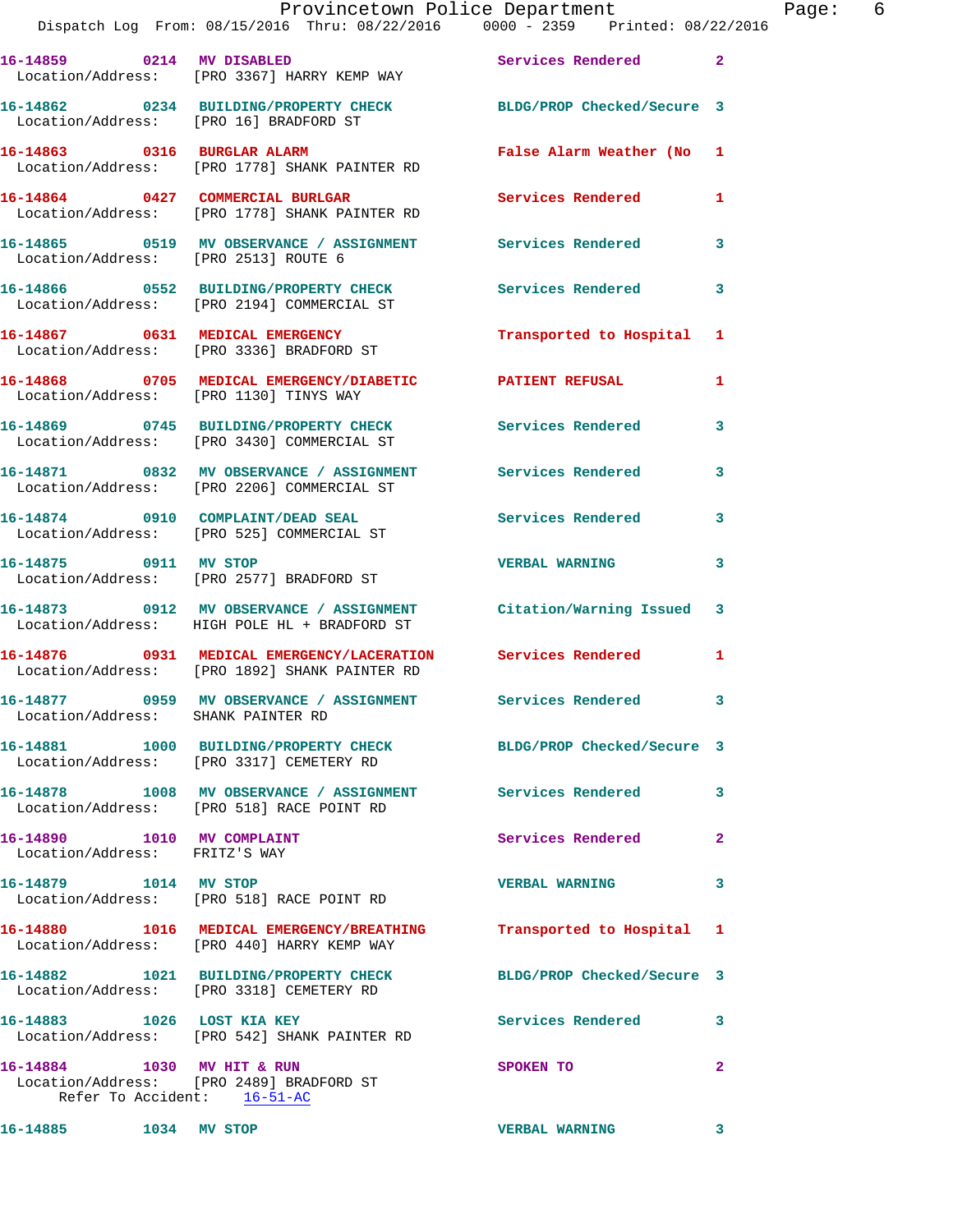|                                                                     | Provincetown Police Department<br>Dispatch Log From: 08/15/2016 Thru: 08/22/2016 0000 - 2359 Printed: 08/22/2016 |                            |                |
|---------------------------------------------------------------------|------------------------------------------------------------------------------------------------------------------|----------------------------|----------------|
|                                                                     | Location/Address: [PRO 518] RACE POINT RD                                                                        |                            |                |
| Location/Address: [PRO 3222] ALDEN ST                               | 16-14886 1038 ALARM - GENERAL                                                                                    | <b>Services Rendered</b>   | 1              |
| 16-14887 1041 MV STOP                                               | Location/Address: [PRO 1867] SHANK PAINTER RD                                                                    | <b>VERBAL WARNING</b>      | 3              |
|                                                                     | 16-14888 1043 ANIMAL CALL/DOG IN M/V Services Rendered<br>Location/Address: [PRO 3296] SHANK PAINTER RD          |                            | $\mathbf{2}$   |
| 16-14889 1048 MV ACCIDENT                                           | Location/Address: CEMETERY RD + OFF CEMETERY RD                                                                  | Services Rendered          | 1              |
|                                                                     | 16-14891 1107 BUILDING/PROPERTY CHECK Services Rendered<br>Location/Address: [PRO 2483] COMMERCIAL ST            |                            | 3              |
|                                                                     | 16-14892 1121 MV COMPLAINT<br>Location/Address: [PRO 63] BRADFORD ST EXT                                         | <b>GONE ON ARRIVAL</b>     | $\mathbf{2}$   |
|                                                                     | 16-14893 1124 MEDICAL EMERGENCY/LACERATION Services Rendered<br>Location/Address: [PRO 1892] SHANK PAINTER RD    |                            | 1              |
| Location/Address: POINT ST                                          | 16-14894 1139 PARKING COMPLAINT / GENERAL Services Rendered                                                      |                            | 3              |
| Location/Address: [PRO 656] COOK ST                                 | 16-14896 1150 SERVICE CALL/DRONE                                                                                 | Services Rendered          | 3              |
|                                                                     | 16-14897 1154 LOST RAINBOW WALLET<br>Location/Address: [PRO 542] SHANK PAINTER RD                                | <b>Services Rendered</b>   | 3              |
|                                                                     | 16-14898 1201 MV COMPLAINT<br>Location/Address: [PRO 2577] BRADFORD ST                                           | Services Rendered          | $\overline{a}$ |
| 16-14899 1208 MV COMPLAINT<br>Location/Address: [PRO 625] DEWEY AVE |                                                                                                                  | Services Rendered          | $\mathbf{2}$   |
| 16-14901 1226 HAZARDS                                               | Location/Address: [PRO 1012] NELSON AVE                                                                          | Removed Hazard             | $\mathbf{2}$   |
| Location/Address: [PRO 3287] ROUTE 6                                | 16-14903 1340 BUILDING/PROPERTY CHECK                                                                            | BLDG/PROP Checked/Secure 3 |                |
|                                                                     | 16-14904 1402 SHOPLIFTING<br>Location/Address: [PRO 230] COMMERCIAL ST                                           | Services Rendered          | 3              |
|                                                                     | 16-14905 1425 NOISE COMPLAINT<br>Location/Address: [PRO 667] COMMERCIAL ST                                       | SPOKEN TO                  | 3              |
| Location/Address: JOHNSON ST                                        | 16-14906 1432 PARKING COMPLAINT / GENERAL Citation/Warning Issued 3                                              |                            |                |
|                                                                     | 16-14908 1446 PARKING COMPLAINT/PRIVATE TOW Vehicle Towed<br>Location/Address: [PRO 3004] BRADFORD ST            |                            | 3              |
|                                                                     | 16-14907 1449 ALARM - GENERAL<br>Location/Address: [PRO 1188] COMMERCIAL ST                                      | Taken/Referred to Other 1  |                |
|                                                                     | 16-14909 1527 ASSIST CITIZEN-FLYING DRONE Services Rendered<br>Location/Address: [PRO 146] COMMERCIAL ST         |                            | 3              |
| 16-14910 1544 MV ACCIDENT<br>Refer To Accident: 16-52-AC            | Location/Address: [PRO 3296] SHANK PAINTER RD                                                                    | Services Rendered          | -1             |
| Location/Address: KIMBERLY LN                                       | 16-14911 1551 ANIMAL CALL-LOOSE BOXER Services Rendered                                                          |                            | $\mathbf{2}$   |
|                                                                     | 16-14912 1622 MEDICAL EMERGENCY<br>Location/Address: [PRO 440] HARRY KEMP WAY                                    | Transported to Hospital 1  |                |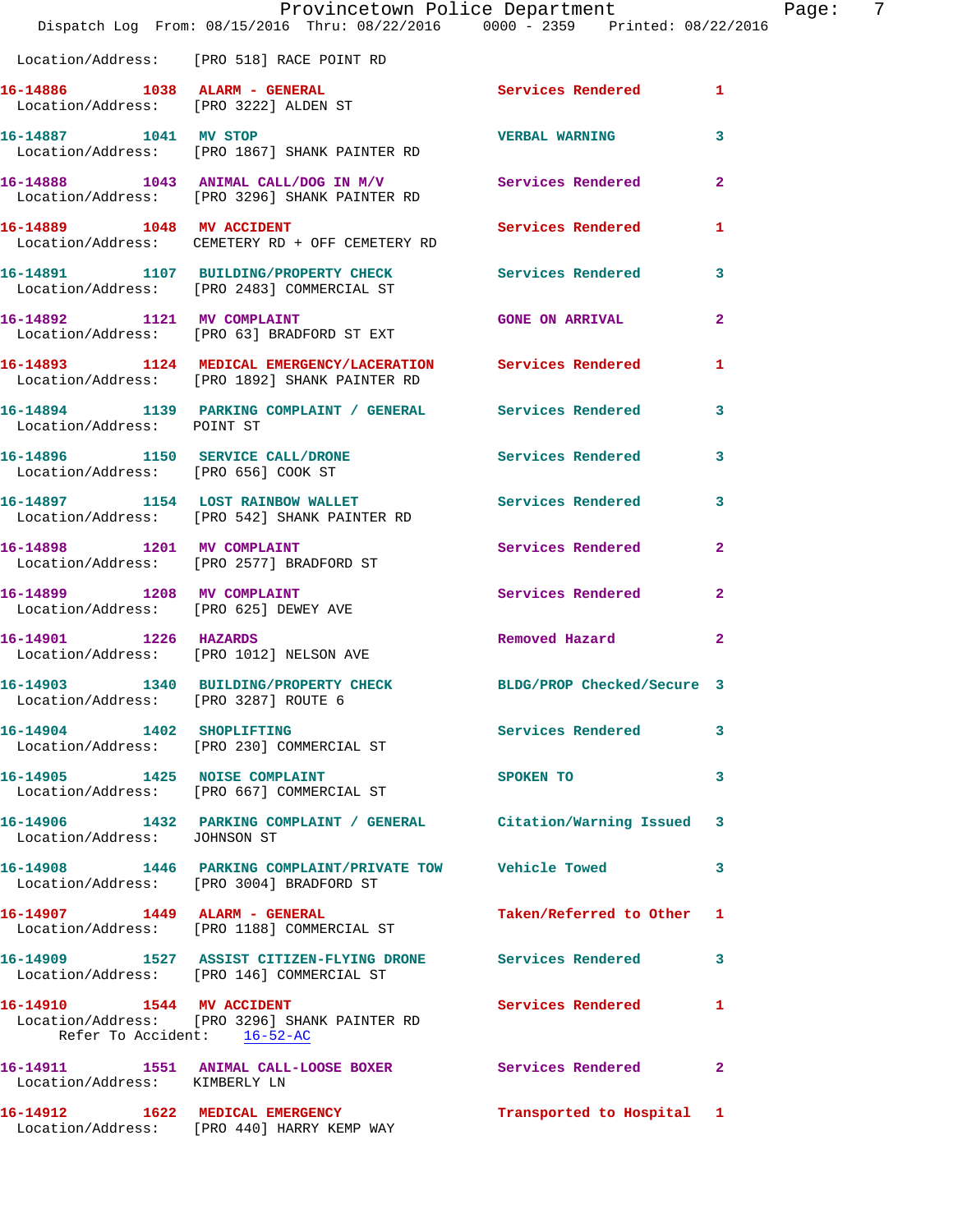|                                                           | 16-14913 1629 BUILDING/PROPERTY CHECK<br>Location/Address: [PRO 2977] COMMERCIAL ST                             | Services Rendered 3        |              |    |
|-----------------------------------------------------------|-----------------------------------------------------------------------------------------------------------------|----------------------------|--------------|----|
| 16-14915    1643    911    GENERAL                        | Location/Address: [PRO 63] BRADFORD ST EXT                                                                      | Services Rendered          | 1            |    |
|                                                           | 16-14917 1646 COMPLAINT<br>Location/Address: [PRO 1812] KINGS WAY                                               | Services Rendered          | 3            |    |
|                                                           | 16-14916   1658   MV   ACCIDENT<br>Location/Address: [PRO 413] CONWELL ST<br>Refer To Accident: 16-53-AC        | Services Rendered          | 1            |    |
|                                                           | 16-14919 1830 LOST IPHONE 5 S<br>Location/Address: [PRO 105] COMMERCIAL ST                                      | Services Rendered 3        |              |    |
|                                                           | 16-14921 1912 COMPLAINT<br>Location/Address: [PRO 523] COMMERCIAL ST                                            | Services Rendered          | 3            |    |
| 16-14922 1923 MV ACCIDENT<br>Refer To Accident: 16-54-AC  | Location/Address: [PRO 210] COMMERCIAL ST                                                                       | Services Rendered          | -1           |    |
|                                                           | 16-14923 1925 BUILDING/PROPERTY CHECK BLDG/PROP Checked/Secure 3<br>Location/Address: [PRO 447] JEROME SMITH RD |                            |              |    |
|                                                           | 16-14924 1929 BUILDING/PROPERTY CHECK<br>Location/Address: [PRO 2898] JEROME SMITH RD                           | <b>Services Rendered</b>   | 3            |    |
|                                                           | 16-14925 1954 ASSIST CITIZEN<br>Location/Address: [PRO 526] RYDER ST EXT                                        | Services Rendered          | 3            |    |
|                                                           | 16-14926 2017 MEDICAL EMERGENCY<br>Location/Address: [PRO 112] COMMERCIAL ST                                    | <b>PATIENT REFUSAL</b>     | 1            |    |
|                                                           | 16-14927 2030 LOST NY LICENSE<br>Location/Address: [PRO 542] SHANK PAINTER RD                                   | Services Rendered 3        |              |    |
|                                                           | 16-14928 2031 BUILDING/PROPERTY CHECK BLDG/PROP Checked/Secure 3<br>Location/Address: [PRO 3921] ROUTE 6        |                            |              |    |
| 16-14929 2033 COMPLAINT                                   | Location/Address: [PRO 1188] COMMERCIAL ST                                                                      | Taken/Referred to Other 3  |              |    |
| 16-14930 2043 ANIMAL CALL                                 | Location/Address: [PRO 165] COMMERCIAL ST                                                                       | Services Rendered          | 2            |    |
| 16-14931 2047 MV COMPLAINT<br>Location/Address: CONANT ST |                                                                                                                 | Services Rendered          | $\mathbf{2}$ |    |
|                                                           | 16-14932 2114 SUSPICIOUS ACTIVITY<br>Location/Address: [PRO 2977] COMMERCIAL ST                                 | SPOKEN TO                  | $\mathbf{2}$ |    |
|                                                           | 16-14933 2136 MEDICAL EMERGENCY<br>Location/Address: [PRO 3222] ALDEN ST                                        | <b>PATIENT REFUSAL</b>     | 1            |    |
|                                                           | 16-14934 2147 BUILDING/PROPERTY CHECK<br>Location/Address: [PRO 516] RACE POINT RD                              | Services Rendered          | 3            |    |
|                                                           | 16-14935 2210 BUILDING/PROPERTY CHECK<br>Location/Address: [PRO 519] RACE POINT RD                              | BLDG/PROP Checked/Secure 3 |              |    |
|                                                           | 16-14936 2214 PARK, WALK & TALK<br>Location/Address: [PRO 105] COMMERCIAL ST                                    | No Action Required         | $\mathbf{2}$ |    |
| 16-14938 2248 LOBBY TRAFFIC                               | Location/Address: [PRO 542] SHANK PAINTER RD                                                                    | Services Rendered 3        |              | 28 |
|                                                           | 16-14939 2328 LOST JEEP KEY                                                                                     | <b>Services Rendered</b>   | 3            |    |

Location/Address: [PRO 542] SHANK PAINTER RD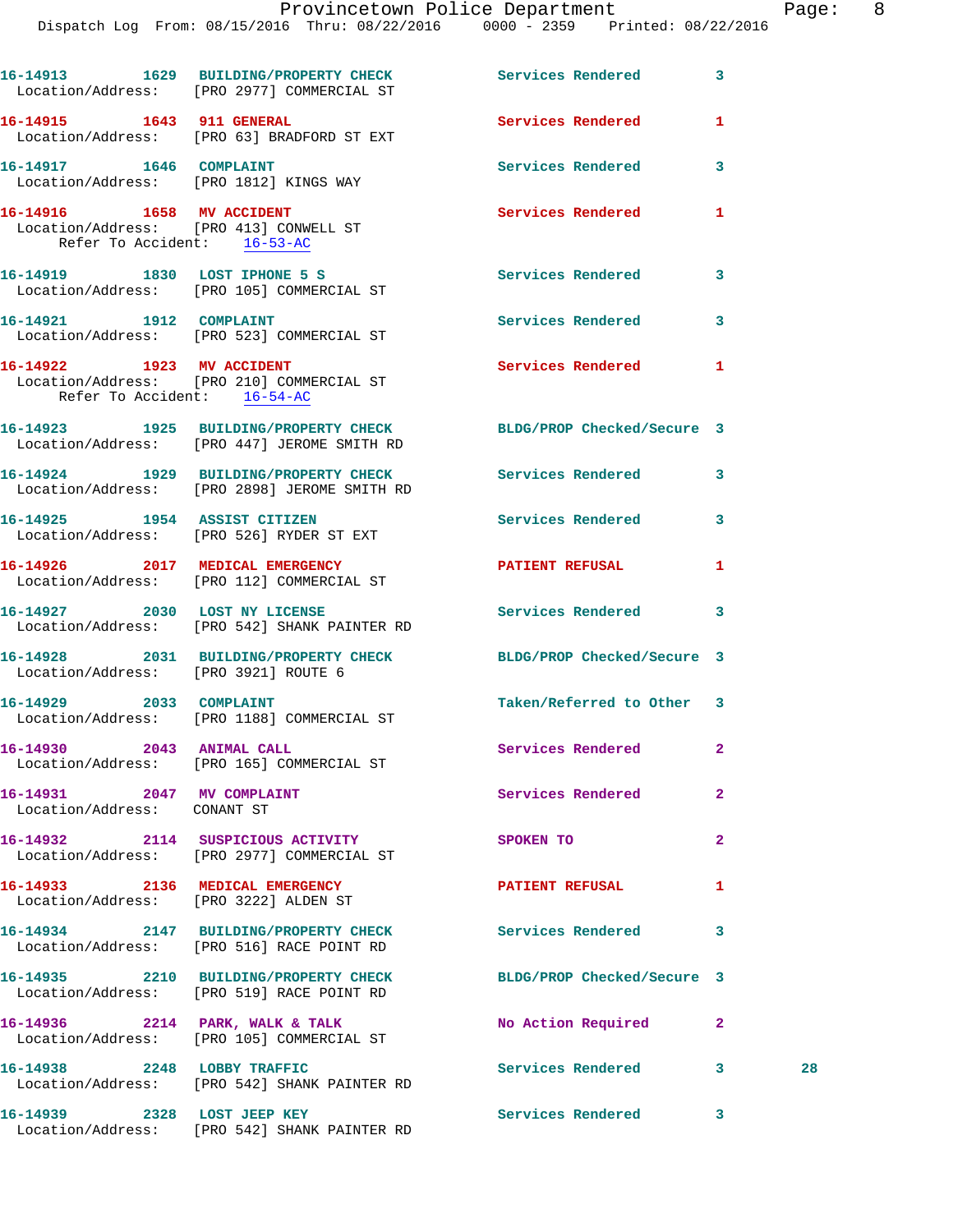|                                                                      | 16-14940 2336 BUILDING/PROPERTY CHECK Services Rendered<br>Location/Address: [PRO 3259] MACMILLAN WHARF    |                            | 3            |
|----------------------------------------------------------------------|------------------------------------------------------------------------------------------------------------|----------------------------|--------------|
| For Date: $08/18/2016$ - Thursday                                    |                                                                                                            |                            |              |
| Location/Address: [PRO 16] BRADFORD ST                               | 16-14941 0000 BUILDING/PROPERTY CHECK BLDG/PROP Checked/Secure 3                                           |                            |              |
|                                                                      | 16-14943 0010 MV OBSERVANCE / ASSIGNMENT Services Rendered 3<br>Location/Address: BRADFORD ST + HOWLAND ST |                            |              |
| Location/Address: [PRO 2521] ROUTE 6                                 | 16-14942 0011 MV OBSERVANCE / ASSIGNMENT Services Rendered                                                 |                            | 3            |
|                                                                      | 16-14944 0024 BUILDING/PROPERTY CHECK<br>Location/Address: [PRO 440] HARRY KEMP WAY                        | BLDG/PROP Checked/Secure 3 |              |
|                                                                      | 16-14945 0046 MEDICAL EMERGENCY<br>Location/Address: [PRO 2146] COMMODORE AVE                              | Services Rendered          | 1            |
| 16-14946 0053 MV STOP                                                | Location/Address: BRADFORD ST + THISTLEMORE RD                                                             | <b>VERBAL WARNING</b>      | 3            |
| Location/Address: COMMERCIAL ST                                      | 16-14948 0101 PARK, WALK & TALK                                                                            | Services Rendered          | $\mathbf{2}$ |
|                                                                      | 16-14947 0106 BUILDING/PROPERTY CHECK<br>Location/Address: [PRO 444] HIGH POLE HILL                        | BLDG/PROP Checked/Secure 3 |              |
| 16-14949 0118 GENERAL INFO                                           |                                                                                                            | Services Rendered 3        |              |
|                                                                      | 16-14950 0125 BUILDING/PROPERTY CHECK<br>Location/Address: [PRO 1780] JOHNSON ST                           | BLDG/PROP Checked/Secure 3 |              |
|                                                                      |                                                                                                            | No Action Required         | $\mathbf{3}$ |
| Location/Address: [PRO 2513] ROUTE 6                                 | 16-14953      0133   MV OBSERVANCE / ASSIGNMENT      Services Rendered                                     |                            | 3            |
|                                                                      | 16-14952 0137 BUILDING/PROPERTY CHECK<br>Location/Address: [PRO 433] RYDER ST EXT                          | BLDG/PROP Checked/Secure 3 |              |
| 16-14954 0145 ASSIST CITIZEN                                         | Location/Address: RYDER ST + COMMERCIAL ST                                                                 | Services Rendered 3        |              |
| 16-14955 0209 DOGS BARKING<br>Location/Address: [PRO 80] CARVER ST   |                                                                                                            | Services Rendered          | $\mathbf{2}$ |
|                                                                      | 16-14956 0216 BUILDING/PROPERTY CHECK<br>Location/Address: [PRO 1638] COMMERCIAL ST                        | BLDG/PROP Checked/Secure 3 |              |
| 16-14958 0221 ASSIST CITIZEN                                         | Location/Address: [PRO 527] RYDER ST EXT                                                                   | <b>Services Rendered</b>   | 3            |
|                                                                      | 16-14957 0222 BUILDING/PROPERTY CHECK<br>Location/Address: [PRO 2483] COMMERCIAL ST                        | Services Rendered          | 3            |
| Location/Address: [PRO 2513] ROUTE 6                                 | 16-14959 0458 MV OBSERVANCE / ASSIGNMENT                                                                   | Services Rendered          | 3            |
|                                                                      | 16-14960 0536 BUILDING/PROPERTY CHECK<br>Location/Address: [PRO 444] HIGH POLE HILL                        | BLDG/PROP Checked/Secure 3 |              |
| 16-14961 0548 ASSIST CITIZEN<br>Location/Address: [PRO 80] CARVER ST |                                                                                                            | Services Rendered          | $\mathbf{3}$ |
| Location/Address: [PRO 1646] WINSLOW ST                              | 16-14962 0553 BUILDING/PROPERTY CHECK                                                                      | BLDG/PROP Checked/Secure 3 |              |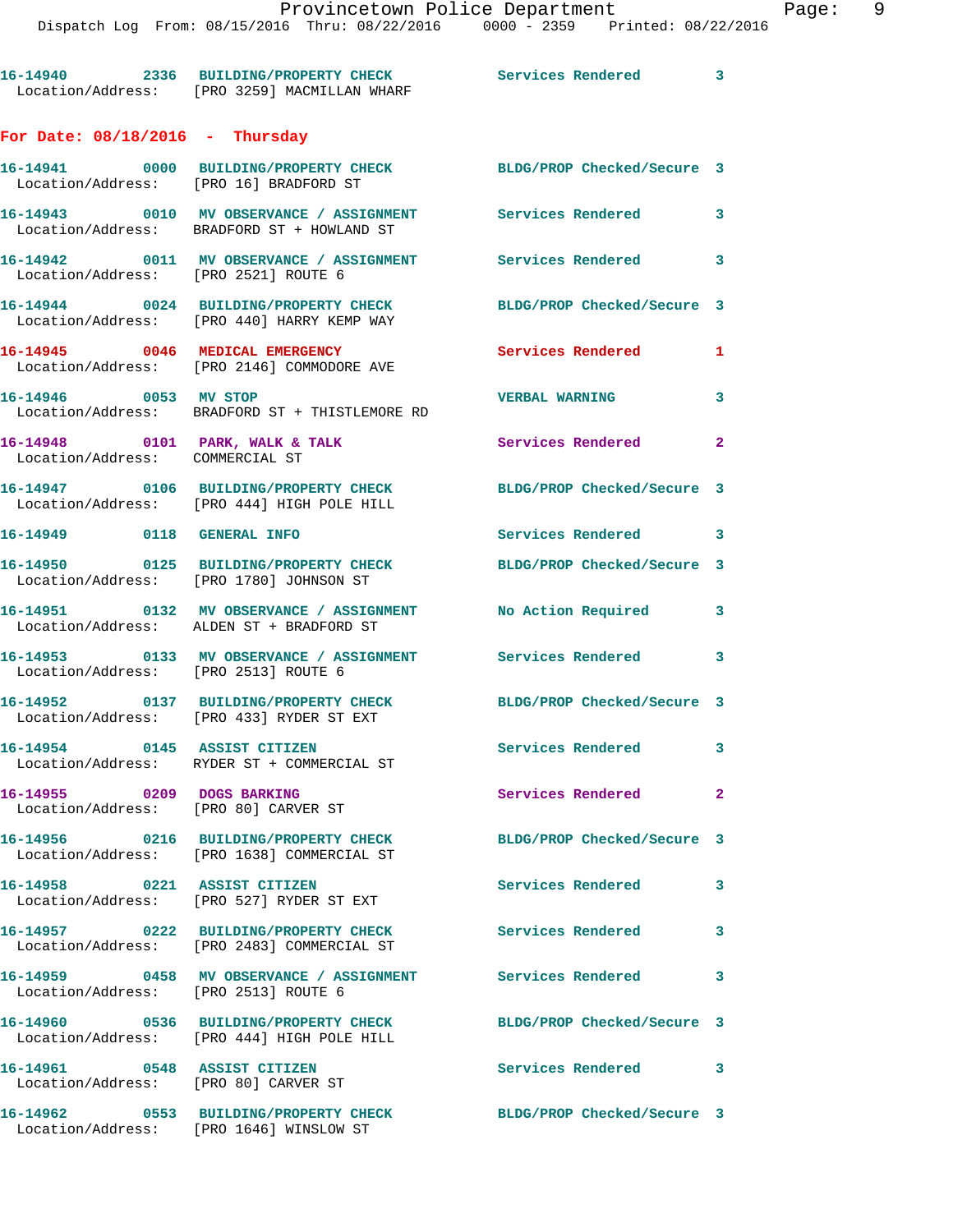|                                        | 16-14963 0620 BUILDING/PROPERTY CHECK<br>Location/Address: [PRO 2898] JEROME SMITH RD                   | BLDG/PROP Checked/Secure 3 |                |
|----------------------------------------|---------------------------------------------------------------------------------------------------------|----------------------------|----------------|
|                                        | 16-14965 0736 PARK, WALK & TALK<br>Location/Address: [PRO 526] RYDER ST EXT                             | Services Rendered          | $\mathbf{2}$   |
|                                        | 16-14966 0755 BUILDING/PROPERTY CHECK<br>Location/Address: [PRO 2977] COMMERCIAL ST                     | Services Rendered          | 3              |
| 16-14967 0819 ANIMAL CALL/BIRD         | Location/Address: [PRO 2251] COMMERCIAL ST                                                              | <b>Services Rendered</b>   | $\mathbf{2}$   |
|                                        | 16-14968 0821 ASSIST CITIZEN<br>Location/Address: [PRO 3121] COMMERCIAL ST                              | Services Rendered          | 3              |
| Location/Address: [PRO 2521] ROUTE 6   | 16-14969 0840 MV OBSERVANCE / ASSIGNMENT Services Rendered                                              |                            | 3              |
| 16-14970 0844 MV STOP                  | Location/Address: [PRO 2513] ROUTE 6                                                                    | <b>VERBAL WARNING</b>      | 3              |
|                                        | 16-14971 0852 ANIMAL CALL/PET PANTRY Services Rendered<br>Location/Address: [PRO 3296] SHANK PAINTER RD |                            | $\overline{2}$ |
| 16-14972 0853 MV STOP                  | Location/Address: [PRO 2513] ROUTE 6                                                                    | <b>VERBAL WARNING</b>      | 3              |
|                                        | 16-14973 0858 ASSIST CITIZEN/WELL BEING Services Rendered<br>Location/Address: [PRO 182] COMMERCIAL ST  |                            | 3              |
|                                        | 16-14974 0910 BUILDING/PROPERTY CHECK<br>Location/Address: [PRO 2500] COMMERCIAL ST                     | BLDG/PROP Checked/Secure 3 |                |
| 16-14975 0926 MV STOP                  | Location/Address: [PRO 61] BRADFORD ST                                                                  | Citation/Warning Issued 3  |                |
|                                        | 16-14976 0944 BUILDING/PROPERTY CHECK<br>Location/Address: [PRO 3317] CEMETERY RD                       | BLDG/PROP Checked/Secure 3 |                |
|                                        | 16-14977 0944 BUILDING/PROPERTY CHECK<br>Location/Address: [PRO 3318] CEMETERY RD                       | BLDG/PROP Checked/Secure 3 |                |
| 16-14978 0944 FOUND PURSE              | Location/Address: [PRO 1953] COMMERCIAL ST                                                              | Services Rendered 3        |                |
| 16-14979 0959 MV COMPLAINT             | Location/Address: [PRO 2092] RAILROAD AVE                                                               | Services Rendered          | $\mathbf{2}$   |
|                                        | 16-14980 1014 BUILDING/PROPERTY CHECK<br>Location/Address: [PRO 2483] COMMERCIAL ST                     | Services Rendered          | $\mathbf{3}$   |
|                                        | 16-14981 1036 FLIGHT COVERAGE<br>Location/Address: [PRO 516] RACE POINT RD                              | Services Rendered          | $\mathbf{2}$   |
| 16-14983 1048 FOLLOW UP                | Location/Address: [PRO 564] BAYBERRY AVE                                                                | Services Rendered          | $\overline{2}$ |
| Location/Address: [PRO 2520] PRINCE ST | 16-14984 1121 PARKING COMPLAINT / GENERAL Services Rendered                                             |                            | 3              |
|                                        | 16-14985 1123 BUILDING/PROPERTY CHECK<br>Location/Address: [PRO 2977] COMMERCIAL ST                     | <b>Services Rendered</b>   | $\mathbf{3}$   |
|                                        | 16-14986 1129 BUILDING/PROPERTY CHECK<br>Location/Address: [PRO 3430] COMMERCIAL ST                     | BLDG/PROP Checked/Secure 3 |                |
| 16-14988 1151 ANIMAL CALL              | Location/Address: [PRO 2647] SHANK PAINTER RD                                                           | Services Rendered          | $\mathbf{2}$   |
|                                        |                                                                                                         |                            | 3              |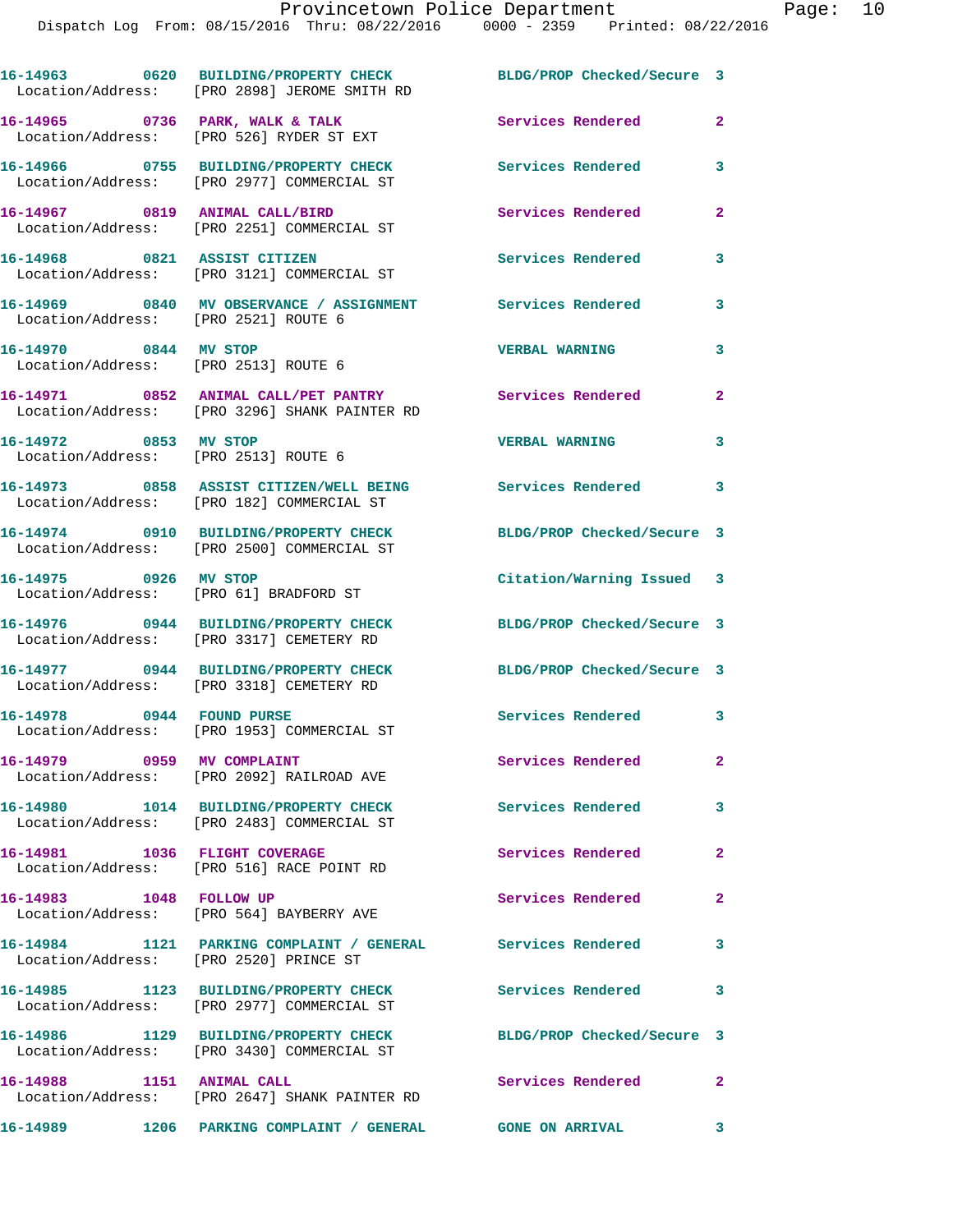|                                                                    | Provincetown Police Department                                                                          |                          |                         |
|--------------------------------------------------------------------|---------------------------------------------------------------------------------------------------------|--------------------------|-------------------------|
|                                                                    | Dispatch Log From: 08/15/2016 Thru: 08/22/2016 0000 - 2359 Printed: 08/22/2016                          |                          |                         |
|                                                                    | Location/Address: [PRO 75] CAPTAIN BERTIES WAY                                                          |                          |                         |
|                                                                    | 16-14990 1214 LOST WEDDING RING<br>Location: [PRO 3431] LOPES SQUARE                                    | Services Rendered        | 3                       |
|                                                                    | 16-14991 1234 LARCENY /FORGERY/ FRAUD SPOKEN TO<br>Location/Address: [PRO 542] SHANK PAINTER RD         |                          | $\overline{\mathbf{2}}$ |
| 16-14992 1240 LOST WALLET                                          | Location/Address: [PRO 597] COMMERCIAL ST                                                               | <b>Services Rendered</b> | 3                       |
| 16-14993 1301 BIKE ACCIDENT<br>Location/Address: PROVINCELANDS RD  |                                                                                                         | Transported to Hospital  | $\mathbf{2}$            |
|                                                                    | 16-14994 1338 MV VEHICLE TOWED<br>Location/Address: [PRO 350] COMMERCIAL ST                             | <b>Vehicle Towed</b>     | 2                       |
| 16-14995 1341 911 GENERAL                                          | Location/Address: [PRO 3296] SHANK PAINTER RD                                                           | <b>Services Rendered</b> | 1                       |
|                                                                    | 16-14996 1400 MISSING PRERSON<br>Location/Address: [PRO 3771] COMMERCIAL ST                             | Services Rendered        | 3                       |
|                                                                    | 16-14997 1419 MEDICAL EMERGENCY<br>Location/Address: [PRO 182] COMMERCIAL ST                            | Transported to Hospital  | 1                       |
|                                                                    | 16-14998 1453 MEDICAL EMERGENCY<br>Location/Address: [PRO 105] COMMERCIAL ST                            | <b>PATIENT REFUSAL</b>   | 1                       |
|                                                                    | 16-14999 1507 MEDICAL EMERGENCY/HEART<br>Location/Address: [PRO 3456] RYDER ST EXT                      | Transported to Hospital  | -1                      |
| 16-15001 1518 PARADE                                               | Location/Address: [PRO 3430] COMMERCIAL ST                                                              | Services Rendered        | $\overline{\mathbf{2}}$ |
| 16-15002 1519 DISTURBANCE                                          | Location/Address: [PRO 3296] SHANK PAINTER RD                                                           | Peace Restored           | 1                       |
| 16-15003 1525 SHOPLIFTING                                          | Location/Address: WINTHROP ST + COMMERCIAL ST                                                           | SPOKEN TO                | 3                       |
| 16-15004 1526 MEDICAL EMERGENCY                                    | Location/Address: [PRO 2618] COMMERCIAL ST                                                              | Transported to Hospital  | 1                       |
|                                                                    | 16-15005 1543 MEDICAL EMERGENCY<br>Location/Address: [PRO 1953] COMMERCIAL ST                           | <b>PATIENT REFUSAL</b>   | 1                       |
| 16-15006 1553 MEDICAL EMERGENCY<br>Location/Address: COMMERCIAL ST |                                                                                                         | <b>GONE ON ARRIVAL</b>   | 1                       |
| 16-15007 1557 HAZARDS                                              | Location/Address: RYDER ST + COMMERCIAL ST                                                              | Removed Hazard           | 2                       |
|                                                                    | 16-15008 1606 MEDICAL EMERGENCY/HEAT<br>Location/Address: [PRO 105] COMMERCIAL ST                       | <b>PATIENT REFUSAL</b>   | 1                       |
|                                                                    | 16-15009 1636 MEDICAL EMERGENCY<br>Location/Address: [PRO 841] COMMERCIAL ST                            | Transported to Hospital  | 1                       |
|                                                                    | 16-15010 1640 ASSIST AGENCY / MUTUAL AID Services Rendered<br>Location/Address: [PRO 175] COMMERCIAL ST |                          | 3                       |
| 16-15011 1707 BY-LAW VIOLATION<br>Location/Address: COMMERCIAL ST  |                                                                                                         | Services Rendered        | 2                       |
| Location/Address: [PRO 94] BRADFORD ST                             | 16-15012 1738 MINOR MV ACCIDENT                                                                         | <b>Services Rendered</b> | 1                       |
|                                                                    | 16-15016 1856 DOG IN DISTRESS/UNATTENDED Services Rendered<br>Location/Address: [PRO 146] COMMERCIAL ST |                          | $\mathbf{2}$            |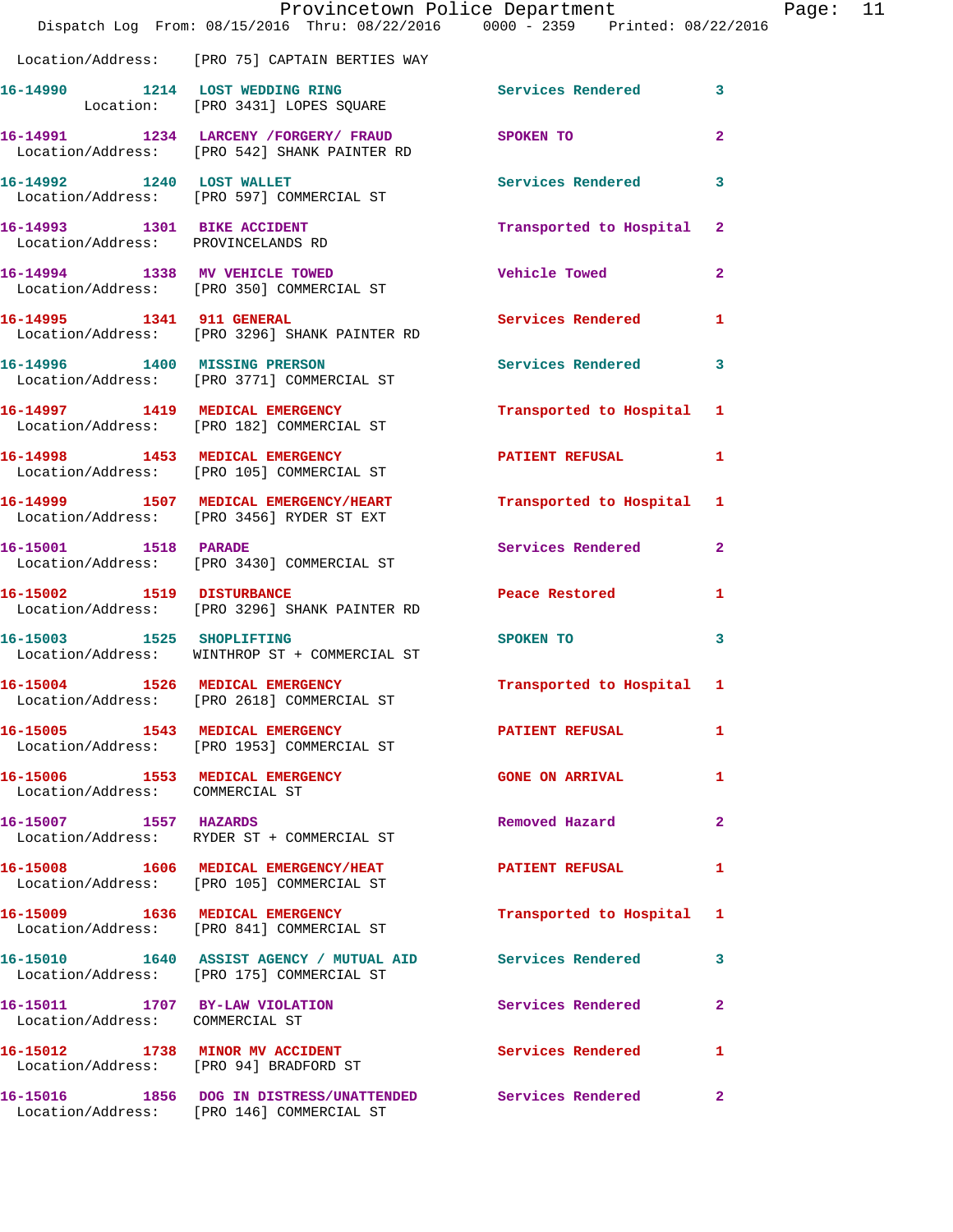|                                    | Dispatch Log From: 08/15/2016 Thru: 08/22/2016 0000 - 2359 Printed: 08/22/2016                                   | Provincetown Police Department |              | Page: 12 |  |
|------------------------------------|------------------------------------------------------------------------------------------------------------------|--------------------------------|--------------|----------|--|
|                                    | 16-15017 1905 FOUND WALLET/CONTACTED Services Rendered 3<br>Location/Address: [PRO 1994] COMMERCIAL ST           |                                |              |          |  |
|                                    | 16-15020 1905 BOAT/HARBORMASTER Taken/Referred to Other 2<br>Location/Address: [PRO 1342] COMMERCIAL ST          |                                |              |          |  |
|                                    | 16-15021 1922 FOUND MA LICENSE<br>Location/Address: [PRO 146] COMMERCIAL ST                                      | Services Rendered 3            |              |          |  |
|                                    | 16-15022 1923 MV HIT & RUN<br>Location/Address: [PRO 3296] SHANK PAINTER RD                                      | Services Rendered              | $\mathbf{2}$ |          |  |
|                                    | 16-15023 1929 FOUND ID CARDS<br>Location: [PRO 3431] LOPES SQUARE                                                | Services Rendered 3            |              |          |  |
| Location/Address: [PRO 2] ALDEN ST | 16-15025 1930 PARKING COMPLAINT / GENERAL Services Rendered                                                      |                                | 3            |          |  |
|                                    | 16-15024 1933 ESCORT REQUEST<br>Location/Address: [PRO 2577] BRADFORD ST                                         | Services Rendered 3            |              |          |  |
|                                    | 16-15026 1937 LOST KEYS<br>Location/Address: [PRO 542] SHANK PAINTER RD                                          | Services Rendered 3            |              |          |  |
| Refer To $P/C$ : 16-231-AR         | 16-15029 2011 MEDICAL EMERGENCY<br>Location/Address: [PRO 542] SHANK PAINTER RD                                  | Transported to Hospital 1      |              |          |  |
| Location/Address: NELSON AVE       | 16-15032 2026 ANIMAL CALL-FOUND DOG Services Rendered 2                                                          |                                |              |          |  |
|                                    | 16-15031  2030  DISTURBANCE/DOG FIGHT  Services Rendered<br>Location/Address: [PRO 1994] COMMERCIAL ST           |                                | $\mathbf{1}$ |          |  |
|                                    | 16-15033 2047 ASSIST AGENCY / SEWER DEPT Taken/Referred to Other 3<br>Location/Address: [PRO 1188] COMMERCIAL ST |                                |              |          |  |
|                                    | 16-15034 2054 FOUND WALLET<br>Location/Address: [PRO 3633] COMMERCIAL ST                                         | Services Rendered 3            |              |          |  |
|                                    | 16-15035 2058 MEDICAL EMERGENCY PATIENT REFUSAL<br>Location/Address: [PRO 165] COMMERCIAL ST                     |                                | 1            |          |  |
|                                    | 16-15036 2101 LOST LG PHONE<br>Location/Address: [PRO 542] SHANK PAINTER RD                                      | Services Rendered 3            |              |          |  |
|                                    | 16-15037 2104 LOST RENTAL KEY<br>Location/Address: [PRO 542] SHANK PAINTER RD                                    | <b>Services Rendered</b> 3     |              |          |  |
|                                    | 16-15038 2119 ASSIST CITIZEN<br>Location/Address: [PRO 4025] BRADFORD ST                                         | Services Rendered 3            |              |          |  |
|                                    | 16-15040 2134 MEDICAL EMERGENCY<br>Location/Address: [PRO 399] COMMERCIAL ST                                     | <b>GONE ON ARRIVAL</b>         | 1            |          |  |
|                                    | 16-15039 2136 LOST/FOUND PROPERTY Services Rendered<br>Location/Address: [PRO 399] COMMERCIAL ST                 |                                | 3            |          |  |
|                                    | 16-15042 2143 911 GENERAL<br>Location/Address: [PRO 1304] BROWNE ST                                              | Services Rendered 1            |              |          |  |
| 16-15043 2219 COMPLAINT            | Location/Address: [PRO 3117] COMMERCIAL ST                                                                       | SPOKEN TO                      | 3            |          |  |
|                                    | 16-15044 2222 BY-LAW VIOLATION<br>Location/Address: [PRO 105] COMMERCIAL ST                                      | SPOKEN TO                      | $\mathbf{2}$ |          |  |
|                                    | 16-15053 2250 BIKE GENERAL<br>Location/Address: [PRO 105] COMMERCIAL ST                                          | Services Rendered              | 3            |          |  |
|                                    | 16-15052 2300 BY-LAW VIOLATION                                                                                   | <b>SPOKEN TO</b>               | $\mathbf{3}$ |          |  |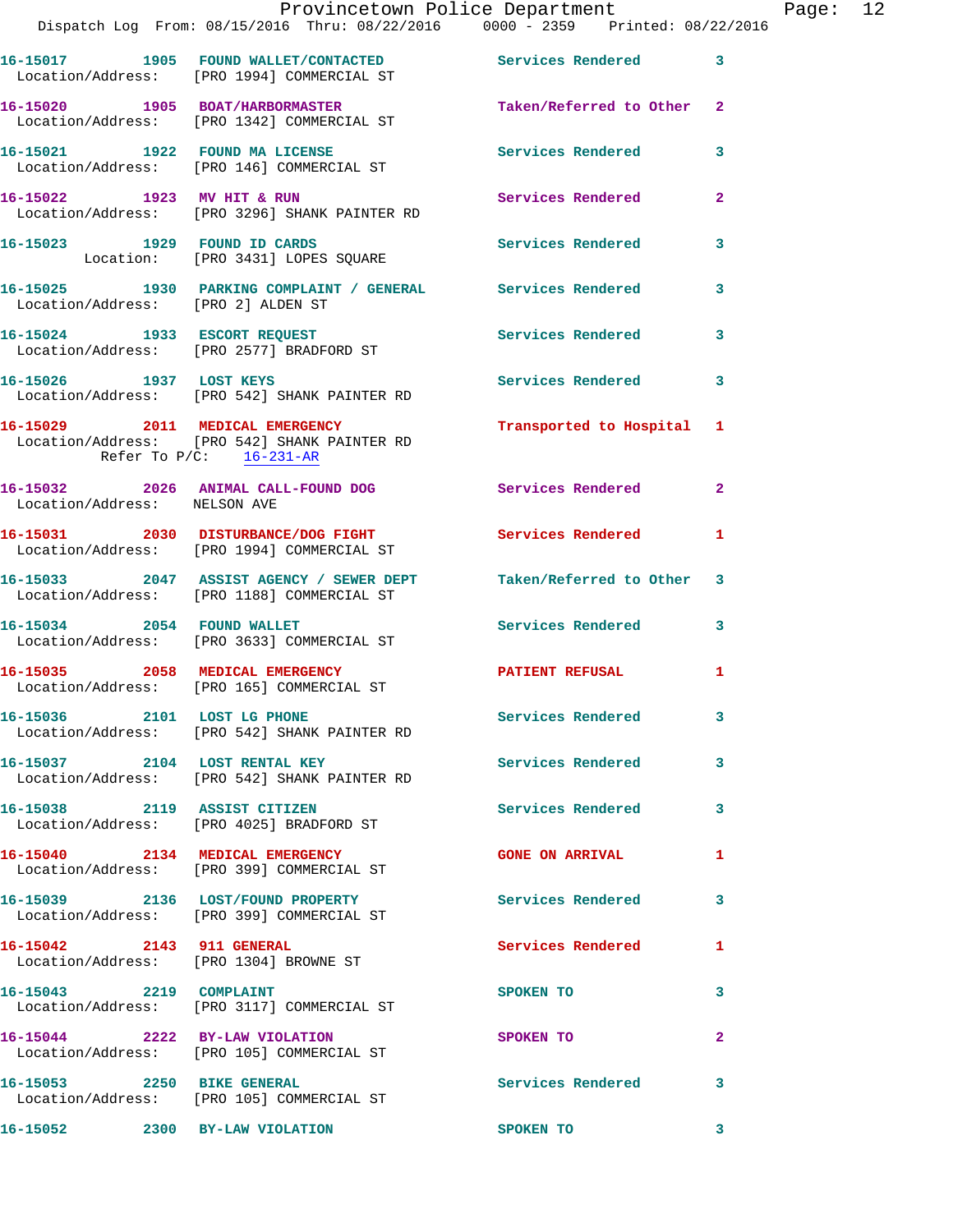|                                 | Dispatch Log From: 08/15/2016 Thru: 08/22/2016 0000 - 2359 Printed: 08/22/2016                                 | Provincetown Police Department |              | Page: 13     |  |
|---------------------------------|----------------------------------------------------------------------------------------------------------------|--------------------------------|--------------|--------------|--|
|                                 | Location/Address: [PRO 3432] COMMERCIAL ST                                                                     |                                |              |              |  |
|                                 | 16-15046 2308 BIKE ACCIDENT<br>Location/Address: BANGS ST + COMMERCIAL ST                                      | Transported to Hospital 2      |              |              |  |
|                                 | 16-15048 2314 COMPLAINT<br>Location/Address: [PRO 208] COMMERCIAL ST                                           | Services Rendered 3            |              |              |  |
| 16-15047 2317 MV STOP           | Location/Address: [PRO 1714] COMMERCIAL ST                                                                     | <b>VERBAL WARNING</b>          | $\mathbf{3}$ |              |  |
|                                 | 16-15050 2325 DISTURBANCE<br>Location/Address: [PRO 399] COMMERCIAL ST                                         | <b>GONE ON ARRIVAL</b>         | 1            |              |  |
|                                 | 16-15049 2326 MEDICAL EMERGENCY PATIENT REFUSAL<br>Location/Address: [PRO 542] SHANK PAINTER RD                |                                | 1            |              |  |
|                                 | 16-15051 2327 PAST BIKE ACCIDENT<br>Location/Address: GOSNOLD ST + BRADFORD ST                                 | PATIENT REFUSAL                | $\mathbf{1}$ |              |  |
| Location/Address: COMMERCIAL ST | 16-15056 2357 MISSING PERSON-LOCATED Services Rendered 1                                                       |                                |              |              |  |
| For Date: $08/19/2016$ - Friday |                                                                                                                |                                |              |              |  |
|                                 | 16-15054 0002 LOBBY TRAFFIC<br>Location/Address: [PRO 542] SHANK PAINTER RD                                    | Services Rendered 2            |              | 37           |  |
|                                 | 16-15055 0019 DISTURBANCE<br>Location/Address: [PRO 208] COMMERCIAL ST                                         | Services Rendered              | $\mathbf{1}$ |              |  |
| Refer To Arrest: 16-235-AR      | 16-15057 0025 MEDICAL/PAST ASSAULT<br>Location/Address: [PRO 3442] COMMERCIAL ST<br>Refer To Arrest: 16-236-AR | Arrest(s) Made                 | $\mathbf{1}$ | $\mathbf{2}$ |  |
|                                 | 16-15058 0032 BUILDING/PROPERTY CHECK Services Rendered 3<br>Location/Address: [PRO 3259] MACMILLAN WHARF      |                                |              |              |  |
|                                 | 16-15060 0038 FOLLOW UP<br>Location/Address: [PRO 979] MASONIC PL                                              | Services Rendered              | $\mathbf{2}$ |              |  |
|                                 | 16-15061 0048 MV OBSERVANCE / ASSIGNMENT Services Rendered 3<br>Location/Address: [PRO 94] BRADFORD ST         |                                |              |              |  |
|                                 | 16-15062 0055 COMPLAINT<br>Location/Address: [PRO 208] COMMERCIAL ST                                           | SPOKEN TO                      | $\mathbf{3}$ |              |  |
| Location/Address: GOSNOLD ST    | 16-15063 0102 TRAFFIC CONTROL                                                                                  | Services Rendered 3            |              |              |  |
|                                 | 16-15065 0110 BUILDING/PROPERTY CHECK BLDG/PROP Checked/Secure 3<br>Location/Address: [PRO 306] COMMERCIAL ST  |                                |              |              |  |
| 16-15066 0125 COMPLAINT         | Location/Address: [PRO 521] ROUTE 6                                                                            | <b>SPOKEN TO</b>               | $\sim$ 3     |              |  |
|                                 | 16-15068 0158 SERVICE CALL CONE GONE ON ARRIVAL 3<br>Location/Address: [PRO 80] BRADFORD ST + CARVER ST        |                                |              |              |  |
|                                 | 16-15069 0200 MISSING PERSON/LOCATED Services Rendered 1<br>Location/Address: [PRO 1894] WINSLOW ST            |                                |              |              |  |
|                                 | 16-15070 0205 MEDICAL EMERGENCY Services Rendered 1<br>Location/Address: [PRO 542] SHANK PAINTER RD            |                                |              |              |  |
| 16-15071 0233 NOISE COMPLAINT   | Location/Address: [PRO 1221] PROVINCELANDS RD                                                                  | Could Not Locate 3             |              |              |  |
|                                 | 16-15072 0246 LOST IPHONE/WALLET Services Rendered 3                                                           |                                |              |              |  |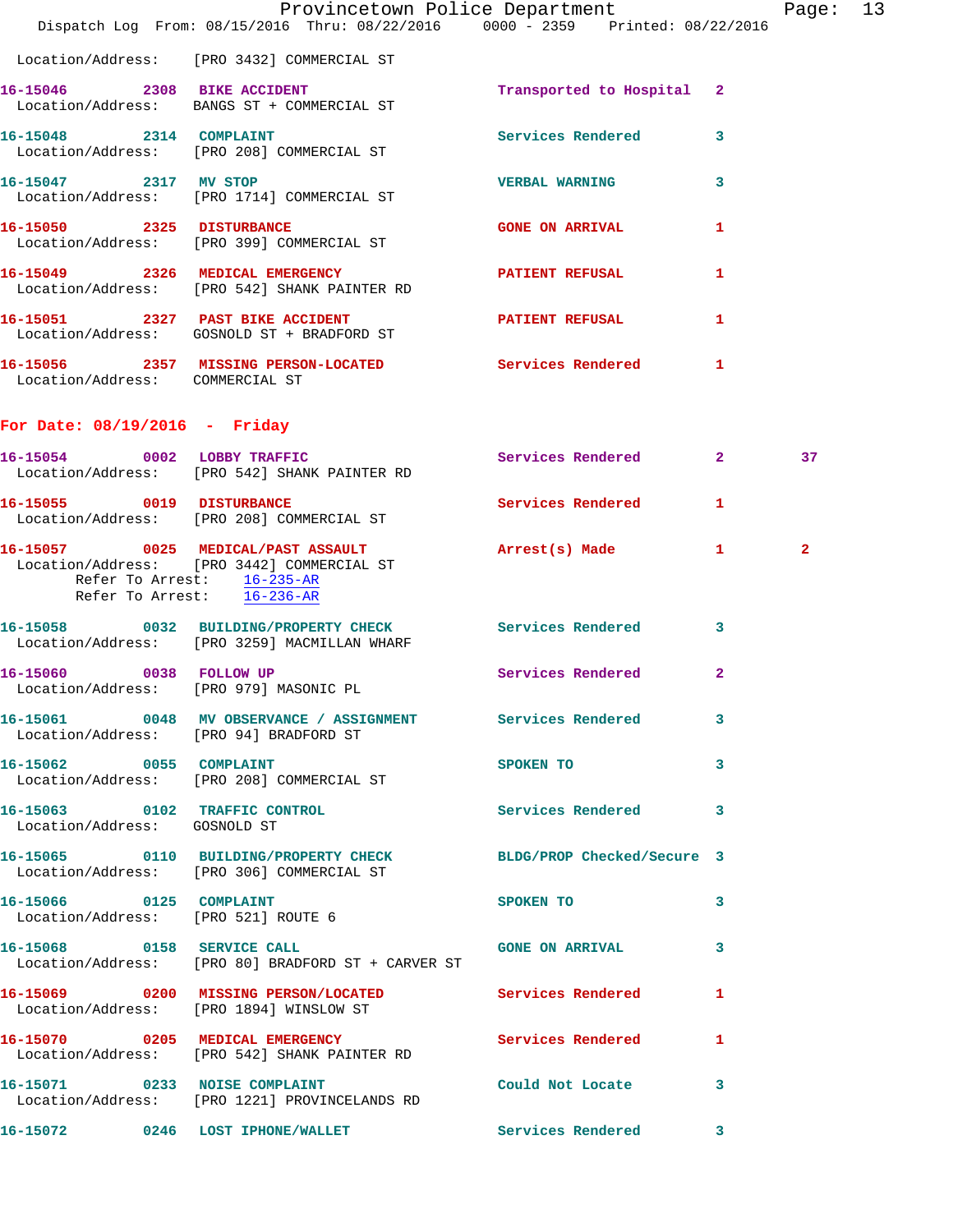|                                                                 | Provincetown Police Department                                                                              |                          |                |
|-----------------------------------------------------------------|-------------------------------------------------------------------------------------------------------------|--------------------------|----------------|
|                                                                 | Dispatch Log From: 08/15/2016 Thru: 08/22/2016 0000 - 2359 Printed: 08/22/2016                              |                          |                |
|                                                                 | Location/Address: [PRO 542] SHANK PAINTER RD                                                                |                          |                |
| 16-15073 0520 ASSIST CITIZEN<br>Location/Address: COMMERCIAL ST |                                                                                                             | <b>SPOKEN TO</b>         | 3              |
|                                                                 | 16-15074 0521 SERVICE CALL<br>Location/Address: [PRO 105] COMMERCIAL ST                                     | <b>Services Rendered</b> | 3              |
| 16-15075 0539 ASSIST CITIZEN                                    | Location/Address: PLEASANT ST + BRADFORD ST                                                                 | <b>Services Rendered</b> | 3              |
| Refer To Arrest: 16-236-AR                                      | 16-15077 0823 COURT TRANSPORT<br>Location/Address: [PRO 542] SHANK PAINTER RD<br>Refer To Arrest: 16-235-AR | Taken/Referred to Other  | 3              |
|                                                                 | 16-15078 0824 PROPERTY DAMAGE<br>Location/Address: [PRO 2660] COMMERCIAL ST                                 | <b>Services Rendered</b> | 3              |
| 16-15079 0834 MV DISABLED                                       | Location/Address: [PRO 3442] COMMERCIAL ST                                                                  | Services Rendered        | $\overline{2}$ |
|                                                                 | 16-15080 0842 RISER STOLEN/LOCATED<br>Location/Address: [PRO 242] COMMERCIAL ST                             | Services Rendered        | $\overline{a}$ |
|                                                                 | 16-15081 0845 PARKED MV COMPLAINT<br>Location/Address: [PRO 3456] RYDER ST EXT                              | <b>Services Rendered</b> | $\overline{a}$ |
|                                                                 | 16-15082 0850 TRESPASS ORDER<br>Location/Address: [PRO 129] COMMERCIAL ST                                   | Services Rendered        | $\mathbf{2}$   |
| 16-15083 0904 MV TOW/PRIVATE                                    | Location/Address: [PRO 433] RYDER ST EXT                                                                    | Vehicle Towed            | $\mathbf{2}$   |
| 16-15084 0910 ALARM ERROR                                       | Location/Address: [PRO 440] HARRY KEMP WAY                                                                  | Services Rendered        | 1.             |
| 16-15085 0958 RACCOON REMAINS                                   | Location/Address: [PRO 1094] RACE POINT RD                                                                  | Taken/Referred to Other  | $\overline{2}$ |
|                                                                 | 16-15086 1003 LOST/STOLEN IPHONE<br>Location/Address: PEARL ST + BREWSTER ST                                | <b>Services Rendered</b> | 3              |
|                                                                 | 16-15087 1019 PARKING COMPLAINT / GENERAL Services Rendered<br>Location/Address: [PRO 3085] COMMERCIAL ST   |                          | 3              |
| 16-15089 1028 MV STOP<br>Location/Address: BRADFORD ST          |                                                                                                             | <b>VERBAL WARNING</b>    | 3              |
|                                                                 | 16-15090 1046 FOUND SET OF KEYS<br>Location/Address: [PRO 105] COMMERCIAL ST                                | Services Rendered        | 3              |
|                                                                 | 16-15091 1054 INJURED SEAGULL<br>Location/Address: [PRO 302] COMMERCIAL ST                                  | Services Rendered        | $\overline{2}$ |
| 16-15092 1102 LOST SET OF KEYS                                  | Location/Address: [PRO 542] SHANK PAINTER RD                                                                | <b>Services Rendered</b> | 3              |
| 16-15093 1105 DOG IN MV                                         | Location/Address: [PRO 3296] SHANK PAINTER RD                                                               | <b>VERBAL WARNING</b>    | 2              |
|                                                                 | 16-15094 1109 FOUND RAY BAN GLASSES Services Rendered<br>Location/Address: [PRO 105] COMMERCIAL ST          |                          | 3              |
|                                                                 | 16-15096 1119 PARKED MV COMPLAINT<br>Location/Address: [PRO 3247] PEARL ST                                  | Services Rendered        | 2              |
|                                                                 | 16-15095 1121 MV OBSERVANCE / ASSIGNMENT Services Rendered<br>Location/Address: HOWLAND ST + BRADFORD ST    |                          | 3              |
|                                                                 | 16-15097 1125 TRAFFIC CONTROL                                                                               | <b>Services Rendered</b> | 3              |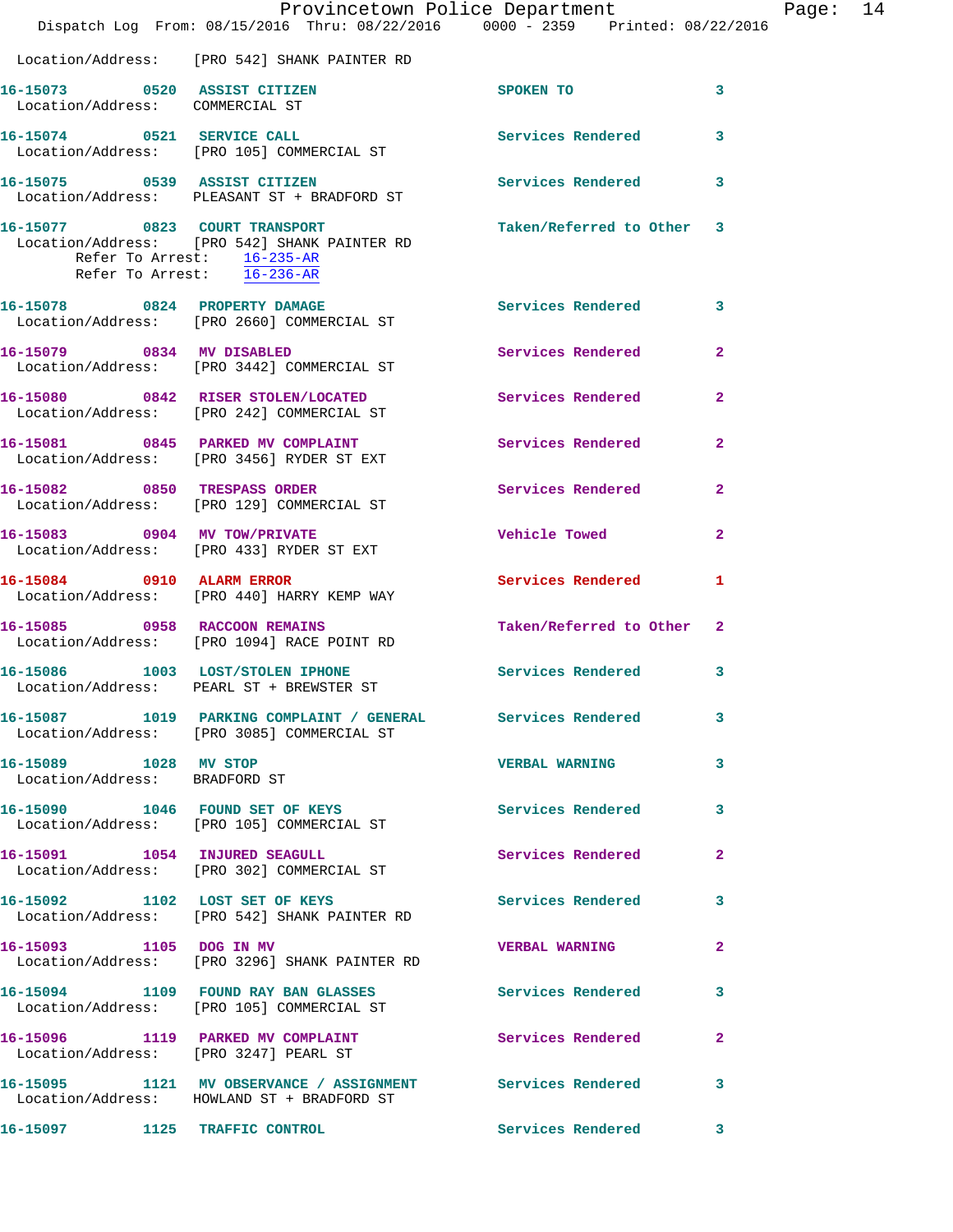|                                 | Dispatch Log From: 08/15/2016 Thru: 08/22/2016 0000 - 2359 Printed: 08/22/2016                                     | Provincetown Police Department |                | Page: 15 |  |
|---------------------------------|--------------------------------------------------------------------------------------------------------------------|--------------------------------|----------------|----------|--|
|                                 | Location/Address: [PRO 3094] COMMERCIAL ST                                                                         |                                |                |          |  |
| 16-15098 1210 WIRES DOWN        | Location/Address: [PRO 396] COMMERCIAL ST                                                                          | Services Rendered 2            |                |          |  |
|                                 | 16-15099 1225 LOOSE DOG<br>Location/Address: [PRO 2610] BRADFORD ST                                                | Services Rendered              | $\overline{2}$ |          |  |
|                                 | 16-15100 1232 CATS IN CUSTODY<br>Location/Address: [PRO 2639] COURT ST                                             | Taken/Referred to Other 2      |                |          |  |
|                                 | 16-15101 1239 FOUND MA LICENSE<br>Location/Address: [PRO 444] HIGH POLE HILL                                       | Services Rendered 3            |                |          |  |
|                                 | 16-15102 1249 LOST IPHONE 6S<br>Location/Address: [PRO 396] COMMERCIAL ST                                          | Services Rendered 3            |                |          |  |
|                                 | 16-15103 1301 FOUND WHITE IPHONE<br>Location/Address: [PRO 204] COMMERCIAL ST                                      | Services Rendered              | $\mathbf{3}$   |          |  |
|                                 | 16-15104 1305 BIKE ACCIDENT<br>Location/Address: [PRO 272] COMMERCIAL ST                                           | Services Rendered              | $\overline{2}$ |          |  |
| Location/Address: CONWAY ST     | 16-15106 1332 PARKED TRUCK BLOCKING ROAD Services Rendered 3                                                       |                                |                |          |  |
|                                 | 16-15107 1411 TRAFFIC CONTROL<br>Location/Address: [PRO 3094] COMMERCIAL ST                                        | Services Rendered              | 3              |          |  |
|                                 | 16-15109 1545 MEDICAL EMERGENCY<br>Location/Address: [PRO 440] HARRY KEMP WAY                                      | Services Rendered 1            |                |          |  |
|                                 | 16-15110 1559 ASSIST AGENCY / SEWER DEPT<br>Location/Address: [PRO 1188] COMMERCIAL ST                             | Taken/Referred to Other 3      |                |          |  |
|                                 | 16-15111 1651 BUILDING/PROPERTY CHECK Services Rendered 3<br>Location/Address: [PRO 3163] WINTHROP ST              |                                |                |          |  |
|                                 | 16-15112 1700 KEEP THE PEACE<br>Location/Address: [PRO 2598] BRADFORD ST EXT                                       | Services Rendered              | $\mathbf{2}$   |          |  |
| 16-15113 1709 MEDICAL EMERGENCY | Location/Address: [PRO 440] HARRY KEMP WAY                                                                         | Transported to Hospital 1      |                |          |  |
|                                 | 16-15114 1713 MEDICAL EMERGENCY/BURNS PATIENT REFUSAL<br>Location/Address: [PRO 2499] RACE POINT RD                |                                | 1              |          |  |
|                                 | 16-15115 1715 FOUND WATCH<br>Location/Address: [PRO 99] COMMERCIAL ST                                              | <b>Services Rendered</b>       | 3              |          |  |
| 16-15116 1721 COMPLAINT         | Location/Address: [PRO 1555] COMMERCIAL ST                                                                         | Services Rendered              | 3              |          |  |
|                                 | 16-15117 1725 BIKE GENERAL<br>Location/Address: [PRO 197] COMMERCIAL ST                                            | Services Rendered              | $\mathbf{2}$   |          |  |
|                                 | 16-15118 1749 MEDICAL EMERGENCY<br>Location/Address: [PRO 1696] BAYBERRY AVE                                       | <b>PATIENT REFUSAL</b>         | $\mathbf{1}$   |          |  |
|                                 | 16-15119 1752 BURN D.O.T./MEDFLIGHT<br>Location/Address: [PRO 440] HARRY KEMP WAY                                  | Taken/Referred to Other 1      |                |          |  |
|                                 | 16-15121 1901 MV COMPLAINT<br>Location/Address: [PRO 526] RYDER ST EXT                                             | Services Rendered              | $\mathbf{2}$   |          |  |
| 16-15122 1906 FIRE, OTHER       | Location/Address: [PRO 146] COMMERCIAL ST                                                                          | Services Rendered 1            |                |          |  |
|                                 | 16-15123 1933 MV OBSERVANCE / ASSIGNMENT Services Rendered 3<br>Location/Address: HARRY KEMP WAY + AUNT SUKEYS WAY |                                |                |          |  |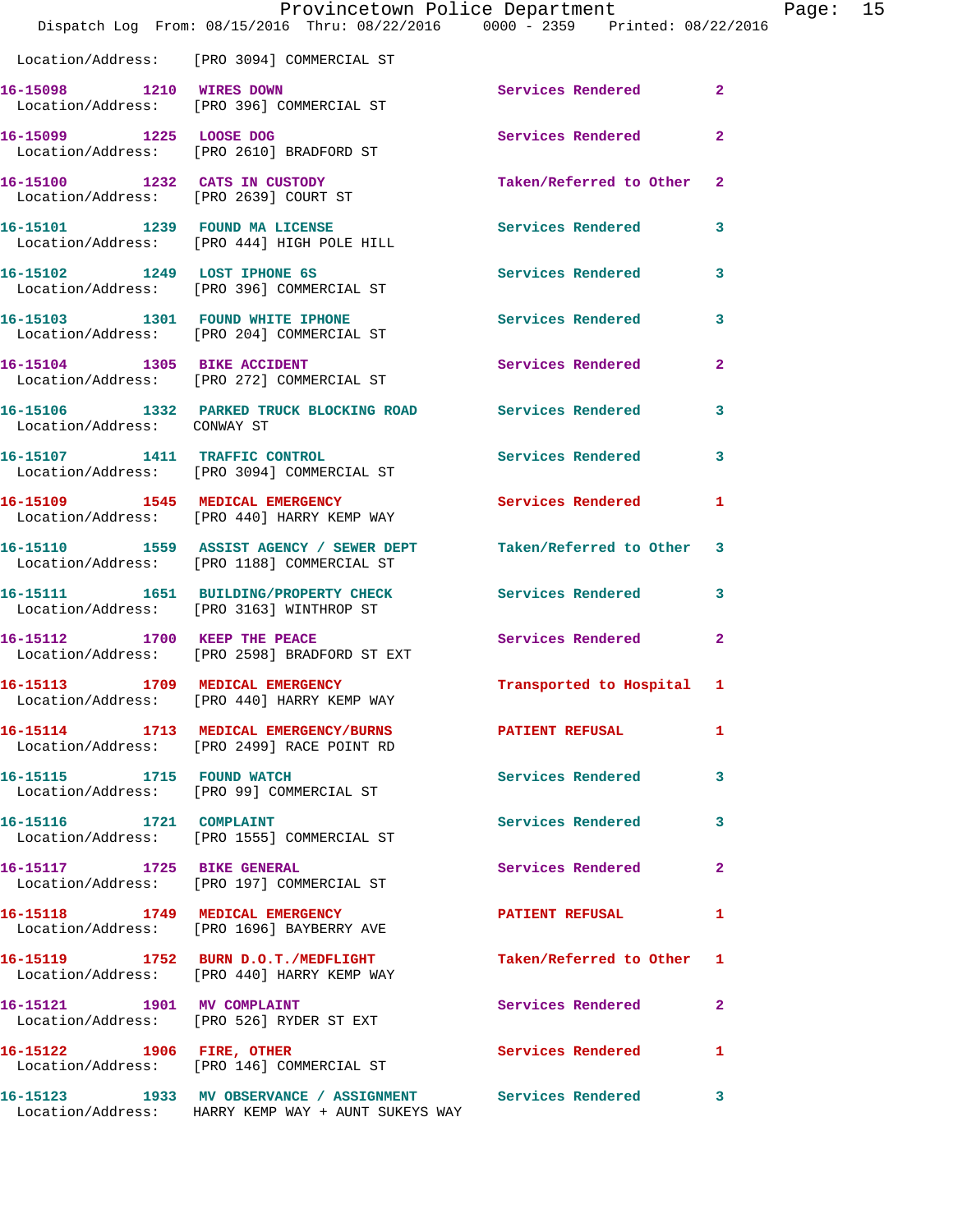|                                                                        | Dispatch Log From: 08/15/2016 Thru: 08/22/2016 0000 - 2359 Printed: 08/22/2016                             | Provincetown Police Department Page: 16 |              |    |  |
|------------------------------------------------------------------------|------------------------------------------------------------------------------------------------------------|-----------------------------------------|--------------|----|--|
|                                                                        | 16-15120 1945 COMPLAINT - STREET PERFORMERS SPOKEN TO                                                      |                                         | 3            |    |  |
|                                                                        | Location/Address: [PRO 1994] COMMERCIAL ST                                                                 |                                         |              |    |  |
|                                                                        | 16-15124 2011 BUILDING/PROPERTY CHECK BLDG/PROP Checked/Secure 3<br>Location/Address: [PRO 446] HOWLAND ST |                                         |              |    |  |
|                                                                        | 16-15125 2033 COMPLAINT<br>Location/Address: [PRO 1953] COMMERCIAL ST                                      | SPOKEN TO 3                             |              | 1  |  |
|                                                                        | 16-15126 2052 FOUND A.E. CARD Services Rendered 3<br>Location/Address: [PRO 385] COMMERCIAL ST             |                                         |              |    |  |
|                                                                        | 16-15127 2105 TRESPASS<br>Location/Address: [PRO 399] COMMERCIAL ST                                        | SPOKEN TO                               | $\mathbf{2}$ |    |  |
| Location/Address: RYDER ST                                             | 16-15128 2110 TRAFFIC CONTROL                                                                              | Services Rendered                       | 3            |    |  |
|                                                                        | 16-15129 2120 BUILDING/PROPERTY CHECK Services Rendered<br>Location/Address: [PRO 2977] COMMERCIAL ST      |                                         | $\mathbf{3}$ |    |  |
|                                                                        | 16-15131 2124 MV OBSERVANCE / ASSIGNMENT Services Rendered<br>Location/Address: [PRO 61] BRADFORD ST       |                                         | 3            |    |  |
|                                                                        | 16-15132 2149 BAR CHECK LICENSING/NO ACTION 2<br>Location/Address: [PRO 3443] COMMERCIAL ST                |                                         |              |    |  |
|                                                                        | 16-15133 2149 BAR CHECK<br>Location/Address: [PRO 3276] COMMERCIAL ST                                      | LICENSING/NO ACTION                     | $\mathbf{2}$ |    |  |
| 16-15134 2150 BAR CHECK                                                | Location/Address: [PRO 3236] COMMERCIAL ST                                                                 | LICENSING/NO ACTION 2                   |              |    |  |
|                                                                        | 16-15136 2202 INFO SERVICES - LOBBY GONE ON ARRIVAL<br>Location/Address: [PRO 542] SHANK PAINTER RD        |                                         | $\mathbf{2}$ |    |  |
| Location/Address: [PRO 521] ROUTE 6                                    | 16-15135 2204 BUILDING/PROPERTY CHECK Services Rendered 3                                                  |                                         |              |    |  |
|                                                                        | 16-15138 2240 MEDICAL/CODE 99/OD Transported to Hospital 1 Location/Address: [PRO 1520] BRADFORD ST        |                                         |              |    |  |
|                                                                        | 16-15139 2300 ANIMAL CALL<br>Location/Address: [PRO 357] COMMERCIAL ST                                     | Services Rendered                       |              |    |  |
| 16-15140 2316 NOISE COMPLAINT<br>Location/Address: [PRO 1044] PEARL ST |                                                                                                            | SPOKEN TO                               | 3            |    |  |
| 16-15141 2320 COMPLAINT                                                | Location/Address: [PRO 208] COMMERCIAL ST                                                                  | <b>SPOKEN TO</b>                        | 3            |    |  |
|                                                                        | 16-15143 2337 TRESPASS<br>Location/Address: [PRO 523] COMMERCIAL ST                                        | SPOKEN TO                               | $\mathbf{2}$ |    |  |
| For Date: $08/20/2016$ - Saturday                                      |                                                                                                            |                                         |              |    |  |
|                                                                        | 16-15146 0014 MV STOP<br>Location/Address: [PRO 2577] BRADFORD ST                                          | <b>VERBAL WARNING</b>                   | 3            |    |  |
|                                                                        | 16-15147 0020 LOBBY TRAFFIC<br>Location/Address: [PRO 542] SHANK PAINTER RD                                | Services Rendered 2                     |              | 24 |  |
|                                                                        | 16-15148 0023 FOLLOW UP<br>Location/Address: [PRO 523] COMMERCIAL ST                                       | Services Rendered                       | $\mathbf{2}$ |    |  |
| 16-15149 0041 MV STOP                                                  | Location/Address: BRADFORD ST + DYER ST                                                                    | <b>VERBAL WARNING</b>                   | 3            |    |  |
|                                                                        | 16-15150 0043 FIRE, OTHER<br>Location/Address: [PRO 2885] COMMERCIAL ST                                    | Extinguished                            | 1            |    |  |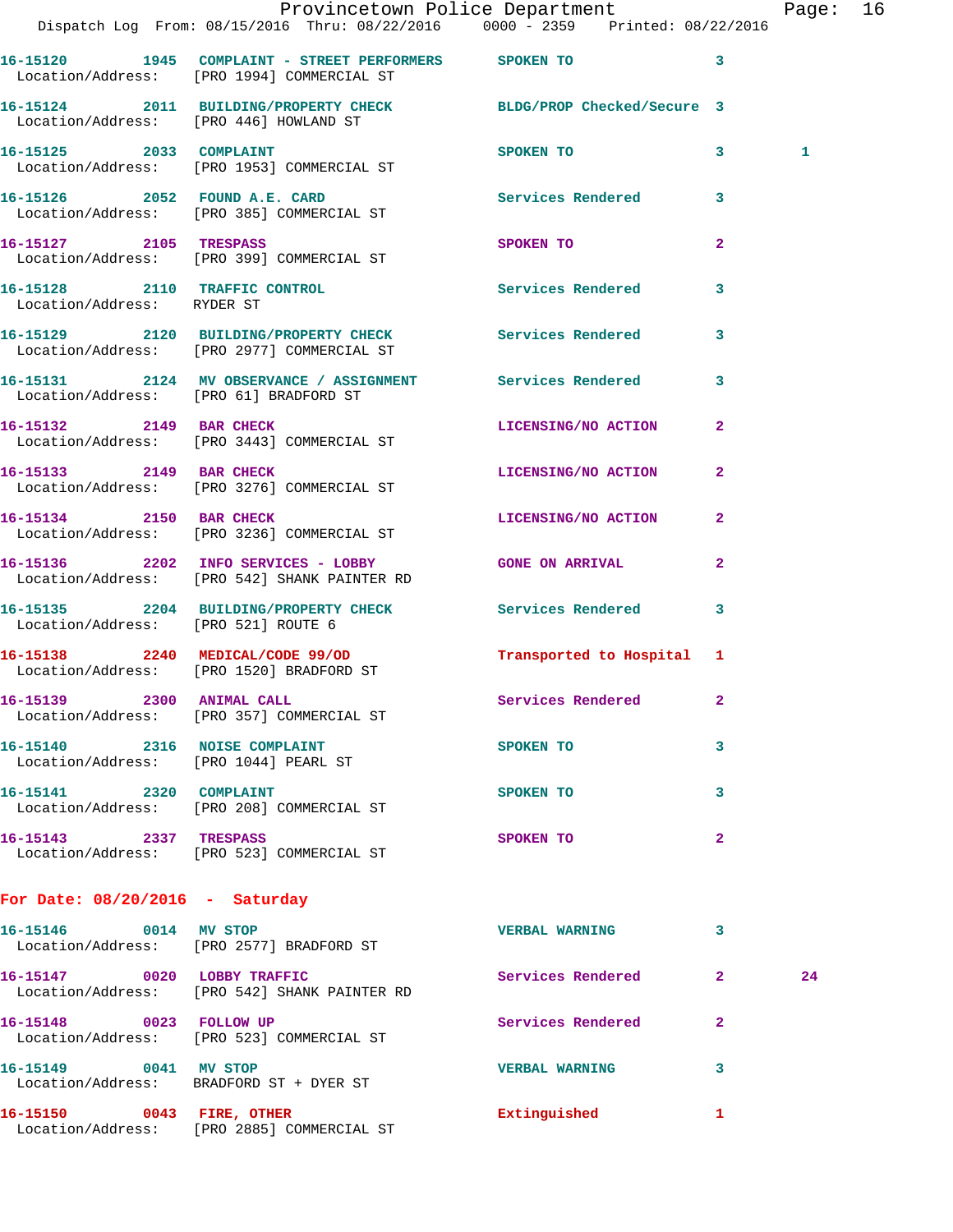**16-15151 0048 ALARM - GENERAL No Action Required 1** 

Location/Address: [PRO 2558] BRADFORD ST

**16-15152 0058 BUILDING/PROPERTY CHECK BLDG/PROP Checked/Secure 3**  Location/Address: [PRO 182] COMMERCIAL ST **16-15153 0110 TRAFFIC CONTROL Services Rendered 3**  Location/Address: [PRO 165] COMMERCIAL ST **16-15154 0123 FOLLOW UP Services Rendered 2**  Location: [PRO 3431] LOPES SQUARE 16-15155 0133 MV COMPLAINT No Action Required 2 Location/Address: ROUTE 6 16-15156 0201 MV COMPLAINT Services Rendered 2 Location/Address: [PRO 146] COMMERCIAL ST **16-15157 0207 MEDICAL EMERGENCY Transported to Hospital 1**  Location: [PRO 3431] LOPES SQUARE **16-15158 0217 BUILDING/PROPERTY CHECK BLDG/PROP Checked/Secure 3**  Location/Address: [PRO 440] HARRY KEMP WAY **16-15160 0230 NOISE COMPLAINT SPOKEN TO 3**  Location/Address: [PRO 2483] COMMERCIAL ST **16-15161 0246 DISORDERLY Services Rendered 2**  Location/Address: [PRO 165] COMMERCIAL ST **16-15163 0318 DISTURBANCE Services Rendered 1**  Location/Address: [PRO 2977] COMMERCIAL ST **16-15164 0327 UNKNOWN MEDICAL Transported to Hospital 1**  Location/Address: [PRO 4032] BRADFORD ST **16-15165 0531 BUILDING/PROPERTY CHECK Services Rendered 3**  Location/Address: [PRO 444] HIGH POLE HILL **16-15166 0532 BUILDING/PROPERTY CHECK BLDG/PROP Checked/Secure 3**  Location/Address: [PRO 16] BRADFORD ST **16-15167 0558 BURGLAR ALARM False Alarm 1**  Location/Address: [PRO 444] HIGH POLE HILL **16-15168 0606 FLIGHT COVERAGE Services Rendered 2**  Location/Address: [PRO 516] RACE POINT RD **16-15169 0744 BUILDING/PROPERTY CHECK BLDG/PROP Checked/Secure 3**  Location/Address: [PRO 3287] ROUTE 6 **16-15170 0806 FOUND KEY REMOTE Services Rendered 3**  Location/Address: HOWLAND ST + HARRY KEMP WAY **16-15171 0909 NECK PAIN/TRANSPORT Transported to Hospital 1**  Location/Address: [PRO 1493] UPPER MILLER HILL RD **16-15172 0927 BUILDING/PROPERTY CHECK Services Rendered 3**  Location/Address: [PRO 2483] COMMERCIAL ST **16-15173 0952 MV STOP VERBAL WARNING 3**  Location/Address: BRADFORD ST + RYDER ST **16-15174 0953 LOST DRIVER'S LICENSE Services Rendered 3**  Location/Address: [PRO 542] SHANK PAINTER RD **16-15175 0958 LOST DOG Services Rendered 2**  Location/Address: DUNCAN LN **16-15176 1002 SUSPICIOUS ACTIVITY Services Rendered 2**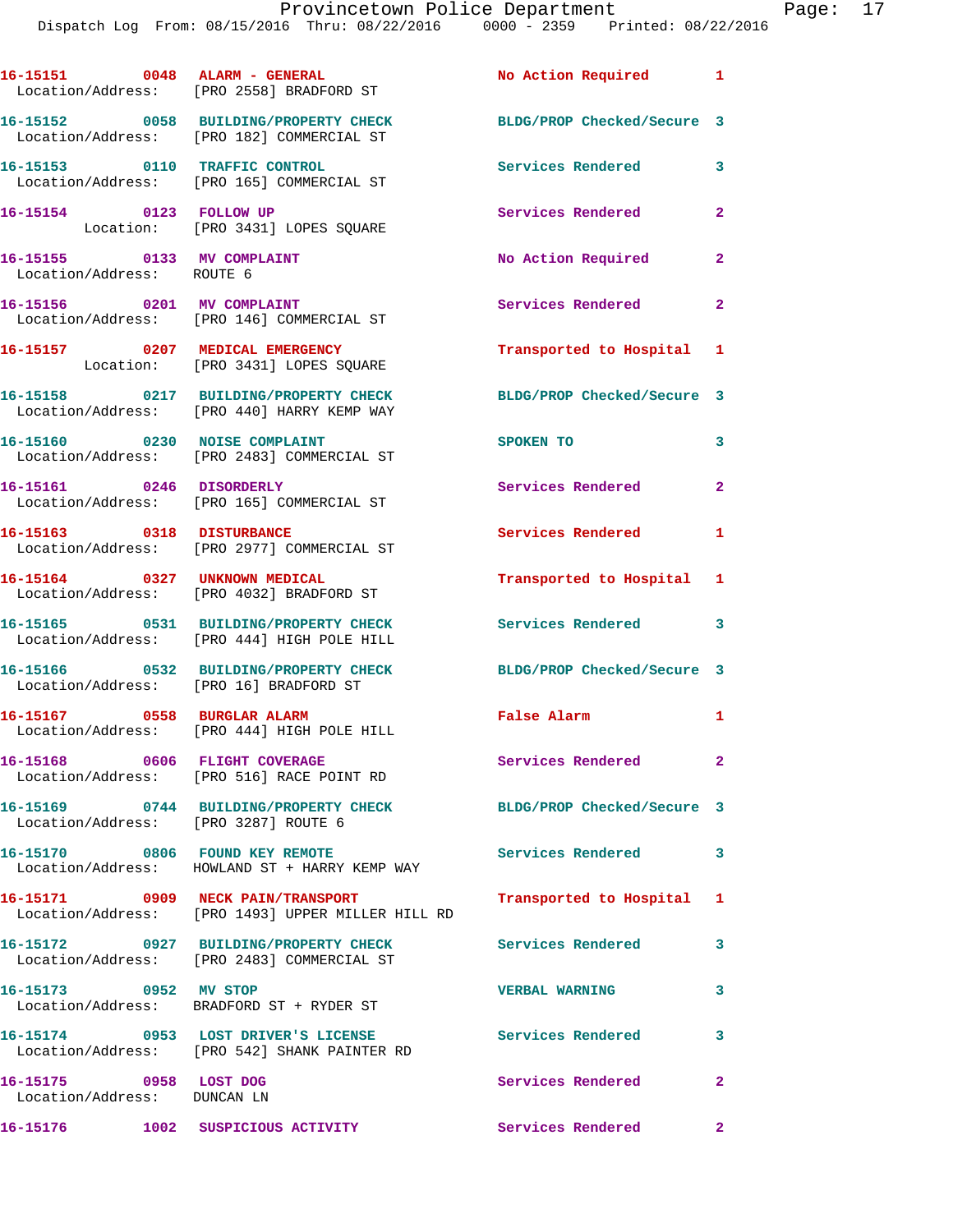|                                     | Dispatch Log From: 08/15/2016 Thru: 08/22/2016 0000 - 2359 Printed: 08/22/2016                                    | Provincetown Police Department |                         | Page: 18 |  |
|-------------------------------------|-------------------------------------------------------------------------------------------------------------------|--------------------------------|-------------------------|----------|--|
| Location/Address: STANDISH ST       |                                                                                                                   |                                |                         |          |  |
|                                     | 16-15177 1023 LOST BACKPACK Services Rendered 3<br>Location/Address: [PRO 542] SHANK PAINTER RD                   |                                |                         |          |  |
| Location/Address: SHANK PAINTER RD  | 16-15178 1029 MV OBSERVANCE / ASSIGNMENT Services Rendered 3                                                      |                                |                         |          |  |
|                                     | 16-15179 1040 RESCUE EVALUATION/REFUSAL PATIENT REFUSAL<br>Location/Address: [PRO 63] BRADFORD ST EXT             |                                | $\mathbf{1}$            |          |  |
|                                     | 16-15180 1054 DOG ISSUES<br>Location/Address: [PRO 1006] NELSON AVE                                               | Could Not Locate               | $\mathbf{2}$            |          |  |
|                                     | 16-15181 1133 WATER DEPARTMENT<br>Location/Address: [PRO 1892] SHANK PAINTER RD                                   | <b>Services Rendered</b>       | $\mathbf{3}$            |          |  |
|                                     | 16-15182 1139 PARKING COMPLAINT / GENERAL Services Rendered<br>Location/Address: [PRO 2483] COMMERCIAL ST         |                                | $\mathbf{3}$            |          |  |
|                                     | 16-15183 1142 COMPLAINT<br>Location/Address: COMMERCIAL ST + CARVER ST                                            | GONE ON ARRIVAL 3              |                         |          |  |
|                                     | 16-15185 1154 HARASSMENT<br>Location/Address: [PRO 1892] SHANK PAINTER RD                                         | Investigated                   | $\overline{\mathbf{2}}$ | 1        |  |
|                                     | 16-15186 1159 FOUND WALLET<br>Location/Address: [PRO 3442] COMMERCIAL ST                                          | Services Rendered 3            |                         |          |  |
|                                     | 16-15187 1209 MV HIT & RUN<br>Location/Address: [PRO 106] COMMERCIAL ST                                           | Services Rendered              | $\mathbf{2}$            |          |  |
| 16-15188 1223 FOUND KITTEN          | Location/Address: [PRO 1943] COMMERCIAL ST                                                                        | Services Rendered              | $\mathbf{2}$            |          |  |
| Location/Address: [PRO 429] DYER ST | 16-15189 1227 LOST WALLET                                                                                         | Services Rendered              | $\mathbf{3}$            |          |  |
|                                     | 16-15190 1259 ILLEGAL DUMPING<br>Location/Address: [PRO 340] COMMERCIAL ST                                        | Services Rendered              | $\mathbf{2}$            |          |  |
| 16-15191 1436 ABANDONED BIKES       | Location/Address: [PRO 2577] BRADFORD ST                                                                          | Services Rendered              | $\mathbf{2}$            |          |  |
|                                     | 16-15192 1458 BUILDING/PROPERTY CHECK BLDG/PROP Checked/Secure 3<br>Location/Address: [PRO 1778] SHANK PAINTER RD |                                |                         |          |  |
|                                     | 16-15193 1503 BUILDING/PROPERTY CHECK BLDG/PROP Checked/Secure 3<br>Location/Address: [PRO 519] RACE POINT RD     |                                |                         |          |  |
|                                     | 16-15194    1522    SERVE PAPERWORK<br>Location/Address: [PRO 57] BRADFORD ST                                     | Services Rendered 3            |                         |          |  |
|                                     | 16-15195 1536 MV COMPLAINT<br>Location/Address: [PRO 595] BRADFORD ST                                             | Could Not Locate 2             |                         |          |  |
|                                     | 16-15197 1555 911 GENERAL<br>Location/Address: [PRO 63] BRADFORD ST EXT                                           | Services Rendered 1            |                         |          |  |
|                                     | 16-15199 1601 MISSING PERSON<br>Location/Address: [PRO 3259] MACMILLAN WHARF                                      | Services Rendered 1            |                         |          |  |
| Location/Address: PRINCE ST         | 16-15200 1612 PARKING COMPLAINT / GENERAL SPOKEN TO                                                               |                                | 3                       |          |  |
|                                     | 16-15201 1614 MAN STUCK IN MARSH<br>Location/Address: [PRO 2490] PROVINCELANDS RD                                 | Services Rendered              | 3                       |          |  |
|                                     | 16-15202 1624 LOST HEARING AID<br>Location: TOWN OF PROVINCETOWN                                                  | Services Rendered 3            |                         |          |  |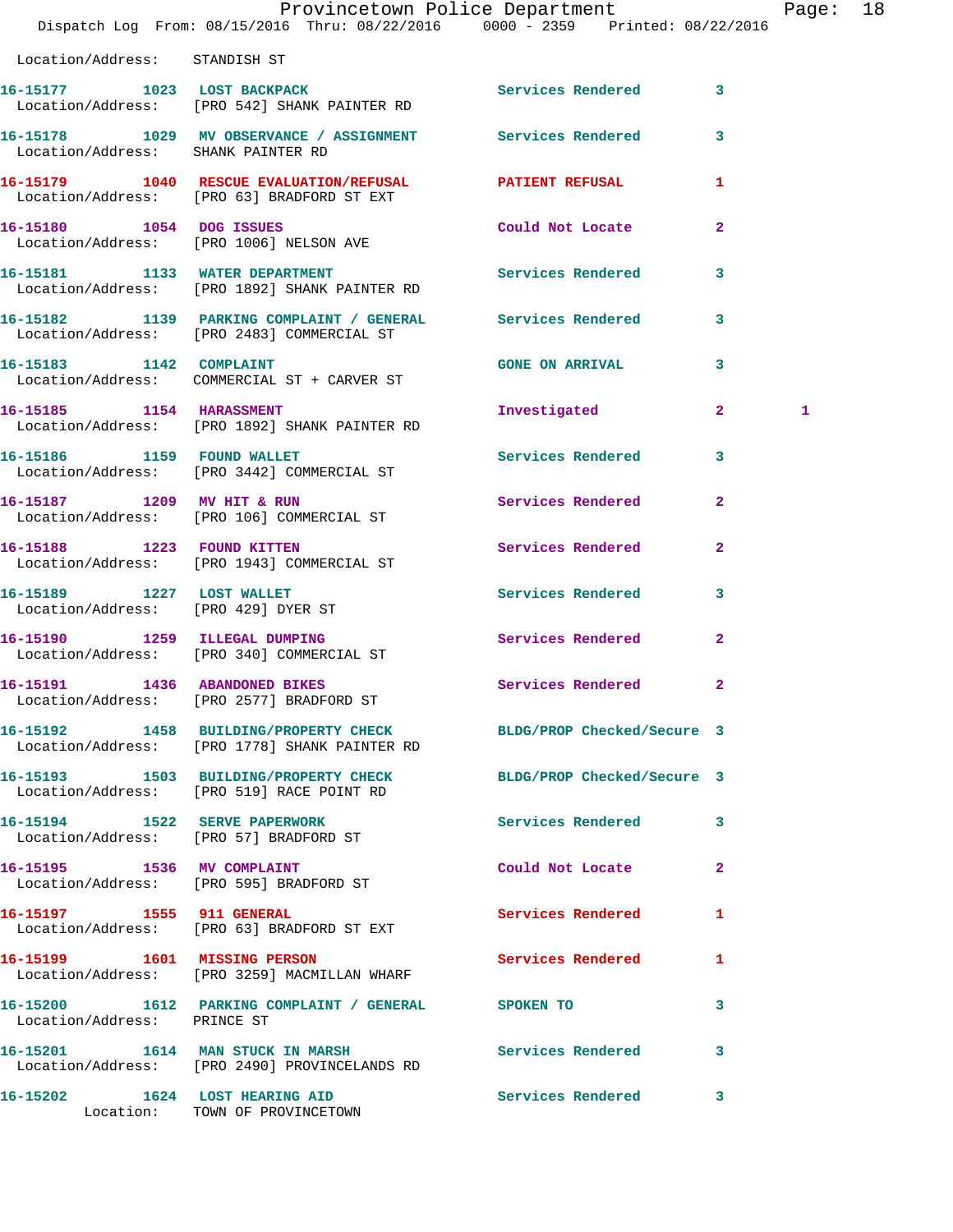|                                                             | Provincetown Police Department<br>Dispatch Log From: 08/15/2016 Thru: 08/22/2016 0000 - 2359 Printed: 08/22/2016 |                                      |              | Page: 19 |  |
|-------------------------------------------------------------|------------------------------------------------------------------------------------------------------------------|--------------------------------------|--------------|----------|--|
|                                                             | 16-15203 1641 INJURED SEAGULL Could Not Locate 2<br>Location/Address: [PRO 197] COMMERCIAL ST                    |                                      |              |          |  |
| Location/Address: [PRO 2] ALDEN ST                          | 16-15208 1703 PARKING COMPLAINT / GENERAL Services Rendered 3                                                    |                                      |              |          |  |
| 16-15206 1705 LARCENY                                       | Location/Address: [PRO 88] CENTRAL ST                                                                            | SPOKEN TO THE STATE OF THE SPOKEN TO | $\mathbf{2}$ |          |  |
|                                                             | 16-15207 1713 MEDICAL EMERGENCY Services Rendered 1<br>Location/Address: [PRO 2990] COMMERCIAL ST                |                                      |              |          |  |
|                                                             | 16-15210 1735 PARKING COMPLAINT / GENERAL Services Rendered 3<br>Location/Address: [PRO 3437] MONTELLO ST        |                                      |              |          |  |
|                                                             | 16-15212 1737 FOUND BIKE HELMET Services Rendered 3<br>Location: [PRO 3431] LOPES SQUARE                         |                                      |              |          |  |
|                                                             | 16-15211 1742 BUILDING/PROPERTY CHECK BLDG/PROP Checked/Secure 3<br>Location/Address: [PRO 2977] COMMERCIAL ST   |                                      |              |          |  |
|                                                             | 16-15214 1804 ANIMAL CALL<br>Location/Address: [PRO 1989] COMMERCIAL ST                                          | No Action Required 2                 |              |          |  |
|                                                             | 16-15215 1813 DISTURBANCE<br>Location/Address: [PRO 214] COMMERCIAL ST                                           | Could Not Locate 1                   |              |          |  |
| Refer To Accident: 16-55-AC                                 | 16-15216 1830 MV ACCIDENT Citation/Warning Issued 1<br>Location/Address: ROUTE 6 + CONWELL ST                    |                                      |              |          |  |
| 16-15217 1834 MV COMPLAINT<br>Location/Address: CEMETERY RD |                                                                                                                  | SPOKEN TO                            | $\mathbf{2}$ |          |  |
|                                                             | 16-15219 1840 SUSPICIOUS ACTIVITY Unfounded<br>Location/Address: [PRO 105] COMMERCIAL ST                         |                                      | $\mathbf{2}$ |          |  |
|                                                             | 16-15218 1855 MEDICAL EMERGENCY<br>Location/Address: [PRO 3222] ALDEN ST                                         | PATIENT REFUSAL                      | 1            |          |  |
|                                                             | 16-15220 1900 MV ACCIDENT<br>Location/Address: [PRO 545] SHANK PAINTER RD                                        | Services Rendered 1                  |              |          |  |
| 16-15222 1905 MV COMPLAINT                                  | Location/Address: [PRO 3296] SHANK PAINTER RD                                                                    | SPOKEN TO                            | $\mathbf{2}$ |          |  |
|                                                             | 16-15221 1907 BIKE ACCIDENT<br>Location/Address: CEMETERY RD + OFF CEMETERY RD                                   | Transported to Hospital 2            |              | 1        |  |
| Refer To Accident: 16-56-AC                                 | 16-15223 1932 MEDICAL EMERGENCY<br>Location/Address: [PRO 210] COMMERCIAL ST                                     | PATIENT REFUSAL 1                    |              | 1        |  |
|                                                             | 16-15289 2000 FOUND ETEGLASSES W/CASE Services Rendered<br>Location/Address: [PRO 105] COMMERCIAL ST             |                                      | -3           |          |  |
| 16-15224 2057 SMOKE                                         | Location/Address: [PRO 2542] COMMERCIAL ST                                                                       | Extinguished                         | 1            |          |  |
| Location/Address: RYDER ST                                  | 16-15225 2112 TRAFFIC CONTROL                                                                                    | <b>Services Rendered</b>             | 3            |          |  |
| Location/Address: [PRO 671] ALDEN ST                        | 16-15226 2121 PARKING COMPLAINT / GENERAL Services Rendered                                                      |                                      | 3            |          |  |
|                                                             | 16-15227 2125 PARKING COMPLAINT / GENERAL Services Rendered<br>Location/Address: [PRO 1296] BRADFORD ST          |                                      | $\mathbf{3}$ |          |  |
| 16-15228 2125 FOUND PA LIC                                  | Location/Address: [PRO 300] COMMERCIAL ST                                                                        | Services Rendered 3                  |              |          |  |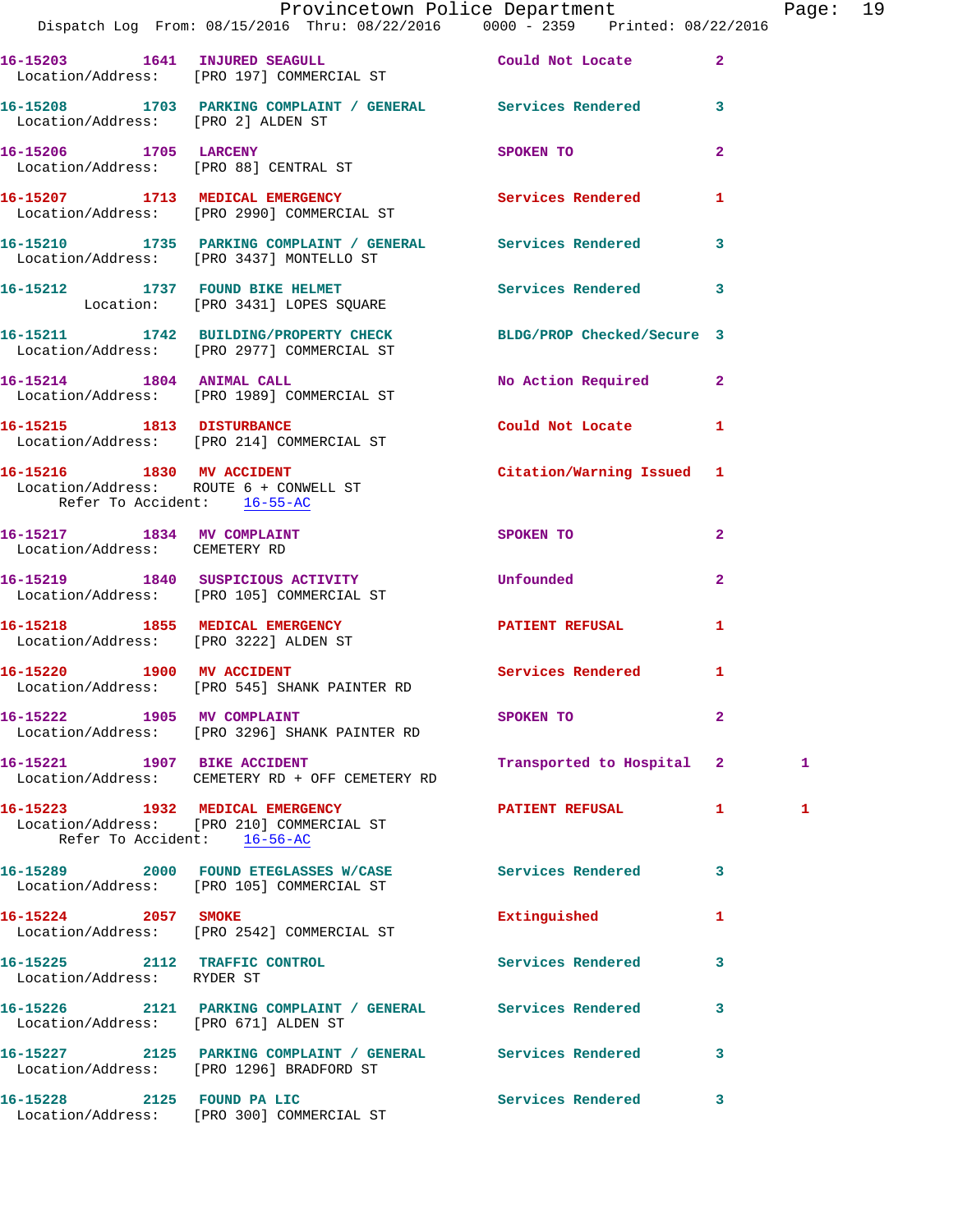|                                                           | Provincetown Police Department<br>Dispatch Log From: 08/15/2016 Thru: 08/22/2016 0000 - 2359 Printed: 08/22/2016 |                           |                | Page |
|-----------------------------------------------------------|------------------------------------------------------------------------------------------------------------------|---------------------------|----------------|------|
|                                                           |                                                                                                                  | Services Rendered 2       |                |      |
| 16-15229 2136 ANIMAL CALL<br>Location/Address: WATSONS CT |                                                                                                                  |                           |                |      |
|                                                           | 16-15230 2200 BAR CHECK<br>Location/Address: [PRO 208] COMMERCIAL ST                                             | Services Rendered         | $\overline{2}$ |      |
|                                                           | 16-15231 2209 LOST PINK IPHONE<br>Location/Address: [PRO 542] SHANK PAINTER RD                                   | Services Rendered 3       |                |      |
|                                                           | 16-15232 2209 COMPLAINT - STREET PERFORMERS SPOKEN TO<br>Location/Address: [PRO 1952] COMMERCIAL ST              |                           | 3              |      |
| 16-15234 2220 BAR CHECK                                   | Location/Address: [PRO 2737] COMMERCIAL ST                                                                       | LICENSING/NO ACTION       | $\mathbf{2}$   |      |
|                                                           | 16-15236 2225 BAR CHECK<br>Location/Address: [PRO 2832] COMMERCIAL ST                                            | LICENSING/NO ACTION       | $\mathbf{2}$   |      |
| 16-15235 2228 BAR CHECK                                   | Location/Address: [PRO 399] COMMERCIAL ST                                                                        | LICENSING/NO ACTION       | $\overline{2}$ |      |
|                                                           | 16-15237 2235 BAR CHECK<br>Location/Address: [PRO 208] COMMERCIAL ST                                             | LICENSING/NO ACTION       | $\mathbf{2}$   |      |
| 16-15238 2248 BAR CHECK                                   | Location/Address: [PRO 484] MASONIC PL                                                                           | Services Rendered         | $\mathbf{2}$   |      |
|                                                           | 16-15239 2258 LOBBY TRAFFIC<br>Location/Address: [PRO 542] SHANK PAINTER RD                                      | Services Rendered 3       |                | 23   |
| 16-15240 2306 DISORDERLY                                  | Location/Address: [PRO 208] COMMERCIAL ST                                                                        | <b>SPOKEN TO</b>          | $\mathbf{2}$   |      |
|                                                           | 16-15241 2313 COMPLAINT - STREET PERFORMERS GONE ON ARRIVAL 3<br>Location/Address: [PRO 1952] COMMERCIAL ST      |                           |                |      |
| For Date: $08/21/2016$ - Sunday                           |                                                                                                                  |                           |                |      |
|                                                           | 16-15245 0057 LOST KEKY<br>Location/Address: [PRO 542] SHANK PAINTER RD                                          | Services Rendered 3       |                |      |
|                                                           | 16-15246 0106 PARK, WALK & TALK Services Rendered<br>Location/Address: [PRO 105] COMMERCIAL ST                   |                           |                |      |
|                                                           | 16-15249 0220 MEDICAL/BIKE FALL<br>Location/Address: HOWLAND ST + COMMERCIAL ST                                  | Transported to Hospital 1 |                |      |
| 16-15250 0249 TRESPASS                                    | Location/Address: [PRO 88] CENTRAL ST                                                                            | Services Rendered         | $\overline{2}$ |      |
|                                                           | 16-15251 0313 FOUND MA D.L.<br>Location/Address: [PRO 542] SHANK PAINTER RD                                      | <b>Services Rendered</b>  | 3              |      |
| 16-15252 0314 FOUND MASTERCARD                            | Location/Address: [PRO 542] SHANK PAINTER RD                                                                     | Services Rendered         | 3              |      |
| 16-15253 0314 FOUND PA D.L.                               | Location/Address: [PRO 542] SHANK PAINTER RD                                                                     | Services Rendered         | 3              |      |
|                                                           | 16-15256 0409 MEDICAL EMERGENCY<br>Location/Address: [PRO 542] SHANK PAINTER RD                                  | Transported to Hospital   | 1              |      |
| Location/Address: [PRO 2521] ROUTE 6                      | 16-15258       0835   MV OBSERVANCE / ASSIGNMENT       Services Rendered                                         |                           | 3              |      |
|                                                           | 16-15259 0855 BUILDING/PROPERTY CHECK<br>Location/Address: [PRO 3430] COMMERCIAL ST                              | Services Rendered         | 3              |      |
| Location/Address: [PRO 2521] ROUTE 6                      | 16-15260 0900 MV OBSERVANCE / ASSIGNMENT Services Rendered                                                       |                           | 3              |      |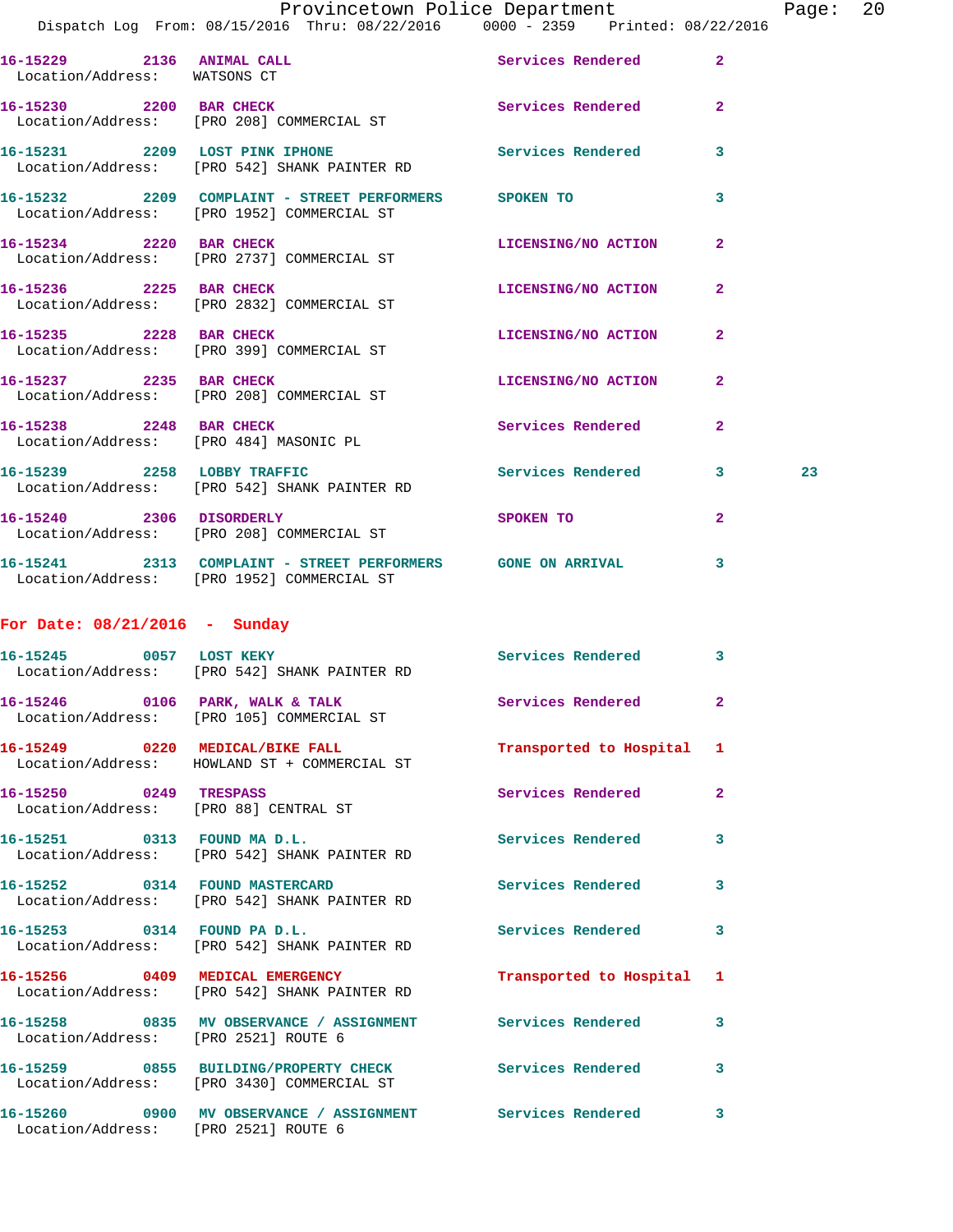|                                                               | 16-15261 0959 BUILDING/PROPERTY CHECK Services Rendered<br>Location/Address: [PRO 2483] COMMERCIAL ST       |                          | 3              |   |
|---------------------------------------------------------------|-------------------------------------------------------------------------------------------------------------|--------------------------|----------------|---|
|                                                               | 16-15264 1022 ANIMAL CALL/INJURED SEAGULL Services Rendered<br>Location/Address: [PRO 1989] COMMERCIAL ST   |                          | $\overline{2}$ |   |
| 16-15263 1033 VANDALISM                                       | Location/Address: [PRO 455] COMMERCIAL ST                                                                   | Investigated             | 3              |   |
|                                                               | 16-15265 1100 MEDICAL EMERGENCY/BIKE<br>Location/Address: [PRO 1288] BRADFORD ST                            | Transported to Hospital  | 1              |   |
| 16-15266 1107 COMPLAINT                                       | Location/Address: [PRO 2489] BRADFORD ST                                                                    | SPOKEN TO                | 3              |   |
|                                                               | 16-15268 1152 MEDICAL EMERGENCY<br>Location/Address: [PRO 1197] BRADFORD ST                                 | PATIENT REFUSAL          | 1              |   |
|                                                               | 16-15269 1206 ANIMAL CALL/DECOMPOSED ON BEAC Services Rendered<br>Location/Address: [PRO 525] COMMERCIAL ST |                          | $\overline{a}$ |   |
| 16-15270 1244 CARS TOWED<br>Location/Address: WINSLOW ST      |                                                                                                             | <b>Vehicle Towed</b>     | $\mathbf{2}$   |   |
|                                                               | 16-15271 1306 ANIMAL CALL/LAUGHING GULL<br>Location/Address: [PRO 542] SHANK PAINTER RD                     | Taken/Referred to Other  | $\mathbf{2}$   |   |
| 16-15272 1316 BIKE GENERAL<br>Location/Address: COMMERCIAL ST |                                                                                                             | No Action Required       | $\mathbf{2}$   |   |
|                                                               | 16-15273 1410 COMPLAINT<br>Location/Address: [PRO 1457] COMMERCIAL ST                                       | SPOKEN TO                | 3              | 1 |
|                                                               | 16-15274 1422 MEDICAL EMERGENCY<br>Location/Address: [PRO 632] COMMERCIAL ST                                | PATIENT REFUSAL          | 1              |   |
| 16-15276 1450 911 GENERAL                                     | Location/Address: [PRO 3440] ROUTE 6                                                                        | Could Not Locate         | 1              |   |
|                                                               | 16-15277 1456 DISORDERLY<br>Location/Address: COMMERCIAL ST + RYDER ST                                      | <b>Unfounded</b>         | $\overline{a}$ |   |
| 16-15278 1501 MV COMPLAINT<br>Location: ROUTE 6               |                                                                                                             | Services Rendered        | $\mathbf{2}$   |   |
|                                                               | 16-15279 1502 DISTURBANCE<br>Location/Address: [PRO 105] COMMERCIAL ST                                      | Could Not Locate         | 1              |   |
|                                                               | 16-15280 1518 LOST SHOES/CELLPHONE<br>Location/Address: [PRO 146] COMMERCIAL ST                             | Services Rendered        | 3              |   |
|                                                               | 16-15281 1638 LOST/STOLEN IPHONE<br>Location: [PRO 3431] LOPES SQUARE                                       | <b>Services Rendered</b> | 3              |   |
|                                                               | 16-15282 1645 PARKED MV COMPLAINT<br>Location/Address: COMMERCIAL ST + SNOW ST                              | Services Rendered        | $\mathbf{2}$   |   |
|                                                               | 16-15283 1700 PEDESTRIAN TRAFFIC<br>Location/Address: [PRO 516] RACE POINT RD                               | Taken/Referred to Other  | 3              |   |
| 16-15284 1705 DOG BITE<br>Location/Address: GOSNOLD ST        |                                                                                                             | Services Rendered        | $\mathbf{2}$   |   |
|                                                               | 16-15286 1733 MV ACCIDENT/PAST OCCURRED<br>Location/Address: [PRO 2931] COMMERCIAL ST                       | <b>Services Rendered</b> | 1              |   |
|                                                               | 16-15287 1755 FOUND IPHONE 5<br>Location/Address: [PRO 1780] JOHNSON ST                                     | Services Rendered        | 3              |   |
| 16-15288 1802 LOST DEBIT CARD                                 |                                                                                                             | <b>Services Rendered</b> | $\mathbf{3}$   |   |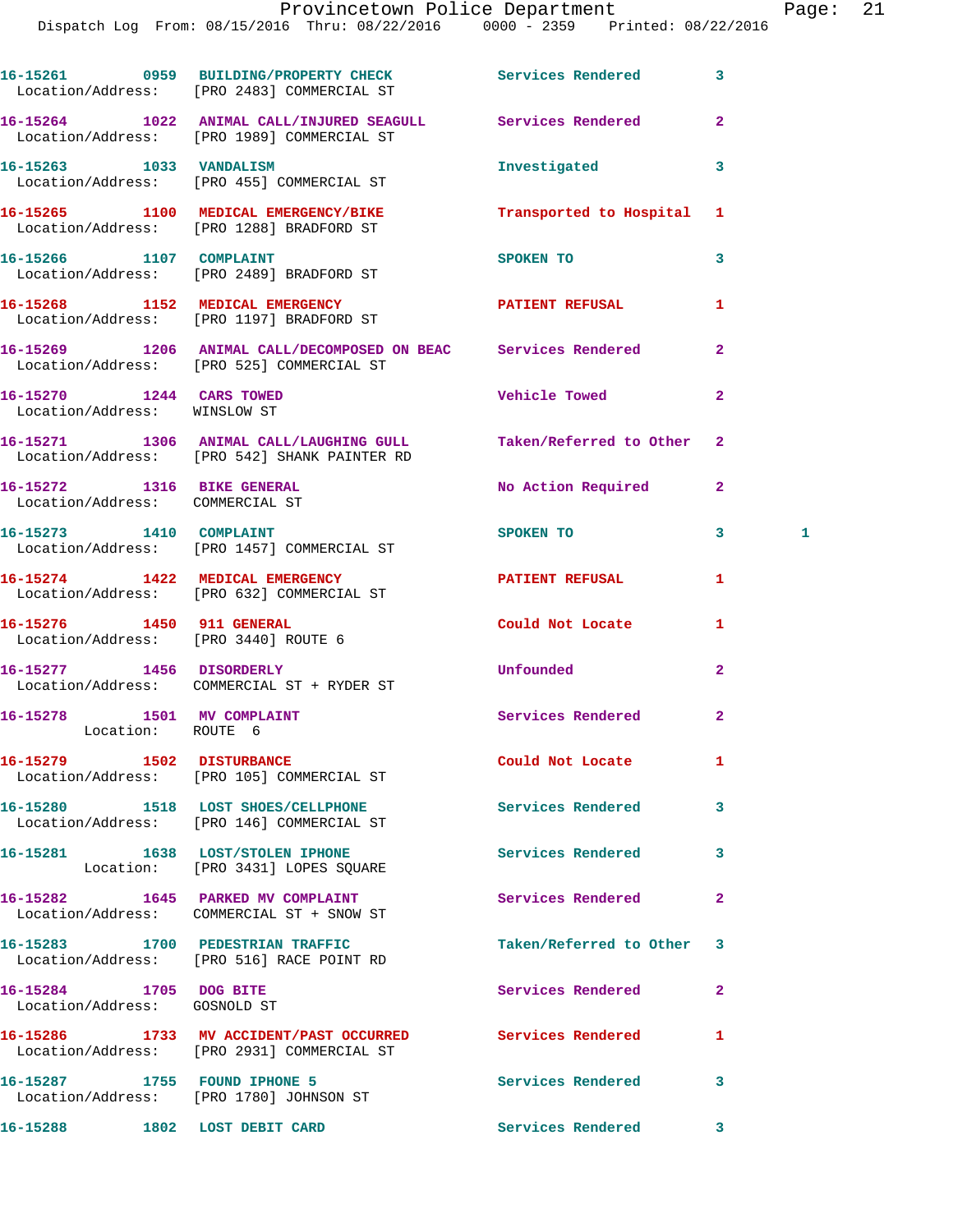|                                        | Provincetown Police Department<br>Dispatch Log From: 08/15/2016 Thru: 08/22/2016 0000 - 2359 Printed: 08/22/2016 |                            |              |
|----------------------------------------|------------------------------------------------------------------------------------------------------------------|----------------------------|--------------|
|                                        | Location/Address: [PRO 444] HIGH POLE HILL                                                                       |                            |              |
|                                        | 16-15290 1830 LOST WALLET<br>Location/Address: [PRO 3947] BRADFORD ST                                            | Services Rendered          | 3            |
|                                        | 16-15291 1835 CHEST PAINS/TRANSPORT<br>Location/Address: [PRO 3296] SHANK PAINTER RD                             | Transported to Hospital    | 1            |
|                                        | 16-15292 1912 BIKE VS MV<br>Location/Address: [PRO 3004] BRADFORD ST                                             | Services Rendered          | $\mathbf{2}$ |
|                                        | 16-15293 1921 BUILDING/PROPERTY CHECK BLDG/PROP Checked/Secure 3<br>Location/Address: [PRO 519] RACE POINT RD    |                            |              |
|                                        | 16-15294 1942 FOUND PURSE<br>Location/Address: [PRO 2356] STANDISH ST                                            | Services Rendered          | 3            |
| Location/Address: [PRO 437] FREEMAN ST | 16-15295 2004 SYNCHOPAL/TRANSPORT                                                                                | Transported to Hospital    | 1            |
|                                        | 16-15296 2008 MEDFLIGHT/CANCELLED<br>Location/Address: [PRO 516] RACE POINT RD                                   | <b>No Action Required</b>  | 1            |
|                                        | 16-15297 2016 DISORDERLY<br>Location/Address: [PRO 221] COMMERCIAL ST                                            | Services Rendered          | $\mathbf{2}$ |
|                                        | 16-15298 2018 WELL-BEING CHECK<br>Location/Address: [PRO 1996] BAYBERRY AVE                                      | <b>Services Rendered</b>   | 3            |
|                                        | 16-15299 2053 LOST TOYOTA KEY<br>Location/Address: [PRO 542] SHANK PAINTER RD                                    | Services Rendered          | 3            |
| 16-15300 2108 DOG VS. DOG              | Location/Address: [PRO 542] SHANK PAINTER RD                                                                     | Services Rendered          | $\mathbf{2}$ |
|                                        | 16-15301 2127 FOUND ID AND CARDS<br>Location/Address: NICKERSON ST + COMMERCIAL ST                               | Services Rendered          | 3            |
| 16-15302 2304 DISTURBANCE              | Location/Address: [PRO 2564] COMMERCIAL ST                                                                       | Services Rendered          | 1            |
| For Date: $08/22/2016$ - Monday        |                                                                                                                  |                            |              |
|                                        | 16-15303 0003 BUILDING/PROPERTY CHECK Services Rendered<br>Location/Address: [PRO 3259] MACMILLAN WHARF          |                            | 3            |
|                                        | 16-15304 0013 LOBBY TRAFFIC<br>Location/Address: [PRO 542] SHANK PAINTER RD                                      | Services Rendered          | 3            |
| Location/Address: [PRO 94] BRADFORD ST | 16-15305 0021 MV OBSERVANCE / ASSIGNMENT Services Rendered                                                       |                            | 3            |
|                                        | 16-15306 0029 BUILDING/PROPERTY CHECK BLDG/PROP Checked/Secure 3<br>Location/Address: [PRO 99] COMMERCIAL ST     |                            |              |
|                                        | 16-15307 0041 NOISE COMPLAINT<br>Location/Address: [PRO 3283] COMMERCIAL ST                                      | <b>Services Rendered</b>   | 3            |
|                                        | 16-15308 0057 HAZARDS<br>Location/Address: [PRO 1212] FRANKLIN ST                                                | Services Rendered          | 2            |
|                                        | 16-15309 0136 BUILDING/PROPERTY CHECK BLDG/PROP Checked/Secure 3<br>Location/Address: [PRO 444] HIGH POLE HILL   |                            |              |
|                                        | 16-15310 0201 BUILDING/PROPERTY CHECK<br>Location/Address: [PRO 433] RYDER ST EXT                                | BLDG/PROP Checked/Secure 3 |              |
|                                        | 16-15311 0342 BUILDING/PROPERTY CHECK BLDG/PROP Checked/Secure 3<br>Location/Address: [PRO 2194] COMMERCIAL ST   |                            |              |

Page: 22<br>16